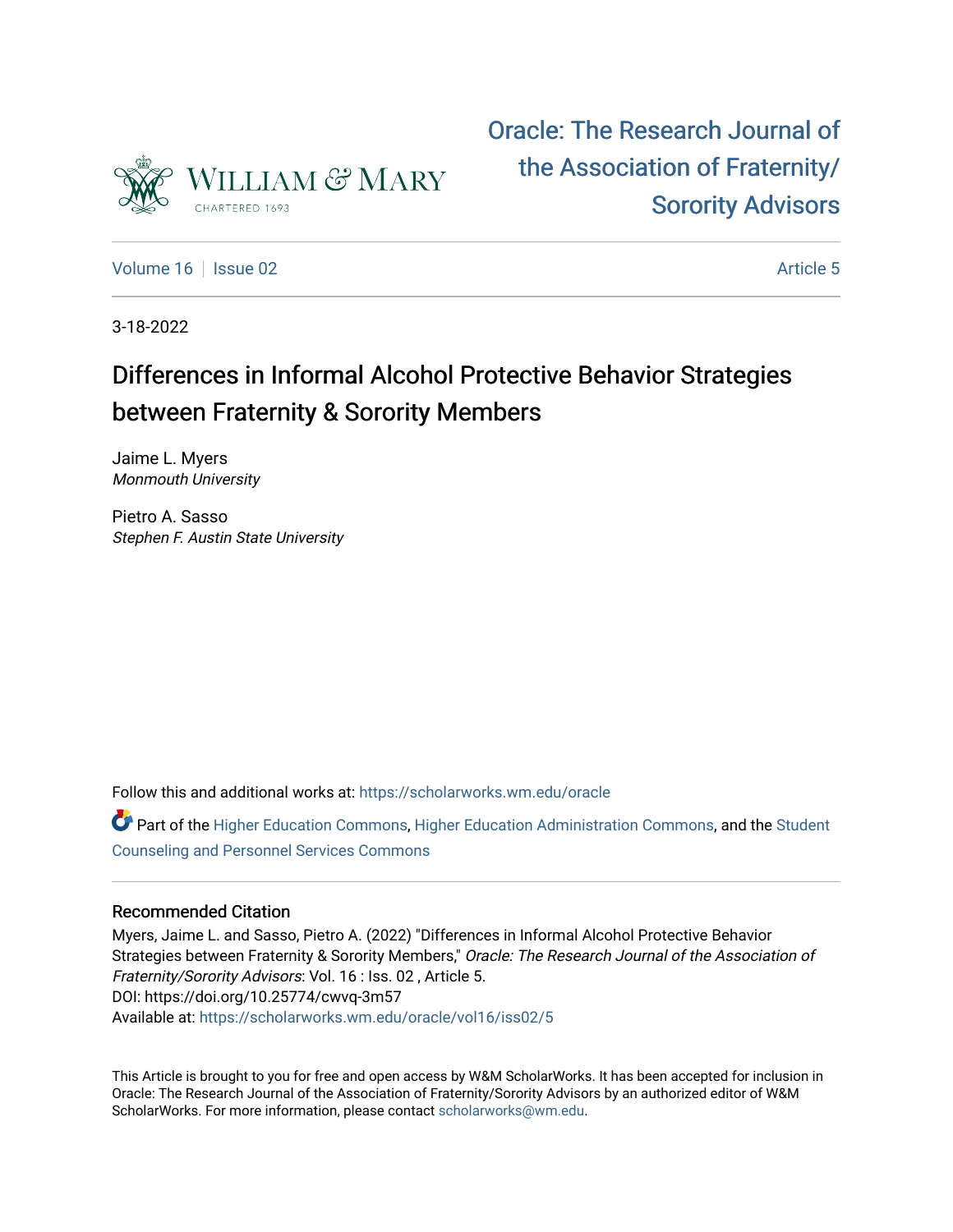# **DIFFERENCES IN INFORMAL ALCOHOL PROTECTIVE BEHAVIOR STRATEGIES BETWEEN FRATERNITY & SORORITY MEMBERS** Myers and Sasso: Differences in Informal Alcohol Protective Behavior Strategies be

**Jaime L. Myers, Ph.D., Pietro A. Sasso, Ph.D.**

*Institutional interventions and formal policies designed to reduce alcohol misuse among fraternity and sorority members have been largely unsuccessful. However, informal policies to address alcohol use concerns can also develop within this subculture. This qualitative multicase phenomenological study examined the informal policies chapters adopt to reduce risks associated with drinking. Findings suggested considerable informal policy development, which varies between fraternities and sororities. Sorority groups implemented more protective behavior strategies for members' safety, whereas fraternities often focus on monitoring outside groups. Implications for practice suggest a combination of risk and harm-reduction approaches that facilitate peerled protective behavioral strategies.* 

Early studies of alcohol use demonstrated the increasing trend of alcohol use by college students during the 1970s and 1980s (Gonzales, 1986; Johnston, O'Malley, & Bachman, 1986; Weschler & McFadden, 1979). This established the concept of *heavy episodic drinking* which is defined as pervasive and sustained alcohol misuse over a period of time. Later, the Weschler "Harvard" alcohol studies during the 1990s continued to reinforce the notion of problematic drinking by establishing patterns of drinking among specific subpopulations of traditional (full-time) undergraduate students and established the concept of *binge drinking* (Wechsler et al., 2001). Within this line of research, fraternity and sorority members emerged as a high-risk group for alcohol misuse (Sasso & Barber, 2021). Fraternity and sorority membership has been cited by college administrators as an avenue to alcohol access (Sasso et al., 2020). Additionally, an association with fraternities and sororities has be found to promote underage alcohol consumption and binge drinking (Fabian et al., 2008; Hughey, 2020). As such, universities began targeting fraternities and

sororities specifically for health programing (Sasso & Barber, 2020).

Health promotion programming to reduce alcohol misuse and associated harms adopted a variety of approaches in the past two decades. Initial student responses to institutional interventions to reduce heavy episodic and binge drinking have taken forms of traditional undergraduate student rebellion. This response is consistent with previous historical trends to regulate fraternity/sorority alcohol consumption behaviors (Sasso et al., 2020). Some early studies found that sororities, and particularly fraternities, increase the frequency of binge drinking and volume of heavy episodic drinking if policies are perceived as restrictive (Crosse et al., 2006; Larimer et al., 2001; Toomey et al., 2002).

More progressive programs have used what is considered the *harm-reduction approach* in which fraternity/sorority members are taught to consume alcohol in moderation and address the negative individual tertiary health outcomes which include increase injury (Hamm, 2012). While the harm reduction approach has demonstrated some success among

Oracle: The Research Journal of the Association of Fraternity/Sorority Advisors

Vol. 16, Issue 2 • Spring 2022 **17**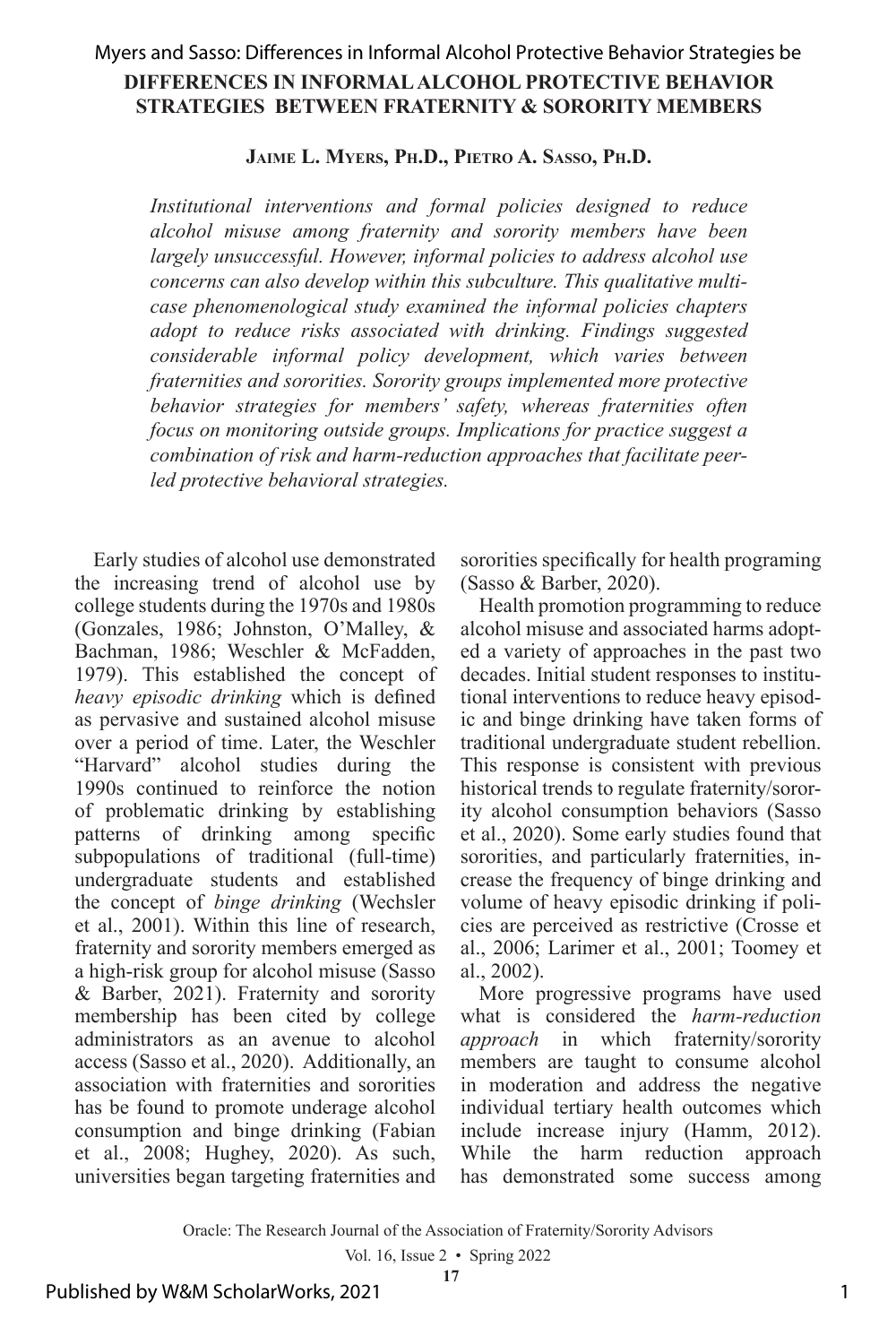certain pockets of undergraduate students, behavioral change regarding alcohol use among fraternity and sorority members was not demonstrated in response to these programs (Hughey, 2020). Other approaches to teach "safe" partying, individual responsibility, and student self-governance referred to as *risk-reduction approaches* were instituted by the insurance industry such as Fraternity Insurance Programming Group (FIPG) but were dismantled or abandoned due to lack of accountability and inconsistent implementation (Norman & Biddix, 2020). Negligence and liability case law has also specifically identified the harm-reduction approach as college and universities endorsing underage and binge drinking, particularly related to cases which involve alcohol-related hazing deaths or injury (Hughey, 2020; Sasso et al., 2000). Therefore, many institutions have moved away from this approach and have shifted towards back to restrictive policies. However, these restrictive policies have been found to subjugate alcohol misuse to underground student venues and continue to reinforce that alcohol is culturally ingrained within fraternity/sorority chapters (Crosse et al., 2006; Larimer et al., 2001).

 A new, more grassroots approach has evolved to combine risk and harm-reduction approaches that is referred to as *protective behavior strategies* (PBSs). A PBS is defined as, "skills used by drinkers to moderate their drinking and/or resulting consequences" (Prince et al., 2013, p. 2343). A PBS can also be an approach that individuals use to restrict others from engaging in negative alcohol behaviors (Learnet, 2018). PBSs include drinking control strategies and alcohol reduction strategies such as limiting drinks, establishing a designated driver, and avoiding drinking games (Pearson, 2013).

Factors that may affect the adoption and norming of various PBSs is one's cultural alignment within the university system and to alcohol. Within the subculture of fraternity and sorority life, alcohol use has

been associated with social status (Sasso & Schwitzer, 2016; Trockel et al., 2008). For instance, some research suggests that frequency of socialization with alcohol at events has been connected to chapter prestige through an informal ranking system, prospective members self-select into heavy drinking chapters, and significant gender differences exist (Capone et al., 2007; Sasso & Schwitzer, 2016). DeSantis (2007) suggested that fraternity and sorority members also consume increased amounts of alcohol to validate and perform traditional gender roles of masculinity and femininity. Members in fraternities and sororities face a greater risk of drinking more heavily, encouraging each other in addition to normalized peer conformity (Fairle et al., 2010).

One of the factors that may establish the cultural norms around alcohol within an organization is senior leadership. Sasso and Schwitzer (2016) found that alcohol consumption is tied to expectations set by senior membership and masculinity among fraternity members. Fraternity new members conform to higher expectations for alcohol use and will increase their drinking (Sasso & Schwitzer, 2016) in a case of "follow the leader" (Cashin et al., 1998). Sorority members tend to label their fellow sorority sisters as "very approving of alcohol use" due to its use in socialization (Borsari et al., 2009), though understandings of messages from executive members within the group is less studied.

Though norms may exist that are aligned with misuse, norms can also exist regarding the adoption of PBS. One way a subculture may create a norm around alcohol risk reduction is by adopting an informal policy within the organization to establish the norm and enforce the appropriate behavior (Biddix & Norman, 2020; Soule et al., 2015). Previous research regarding PBS adoption indicates the nature by which PBS are adopted and implemented differs between sororities and fraternities. Differences in gender suggest that sorority members have constructed a social structure requir-

Oracle: The Research Journal of the Association of Fraternity/Sorority Advisors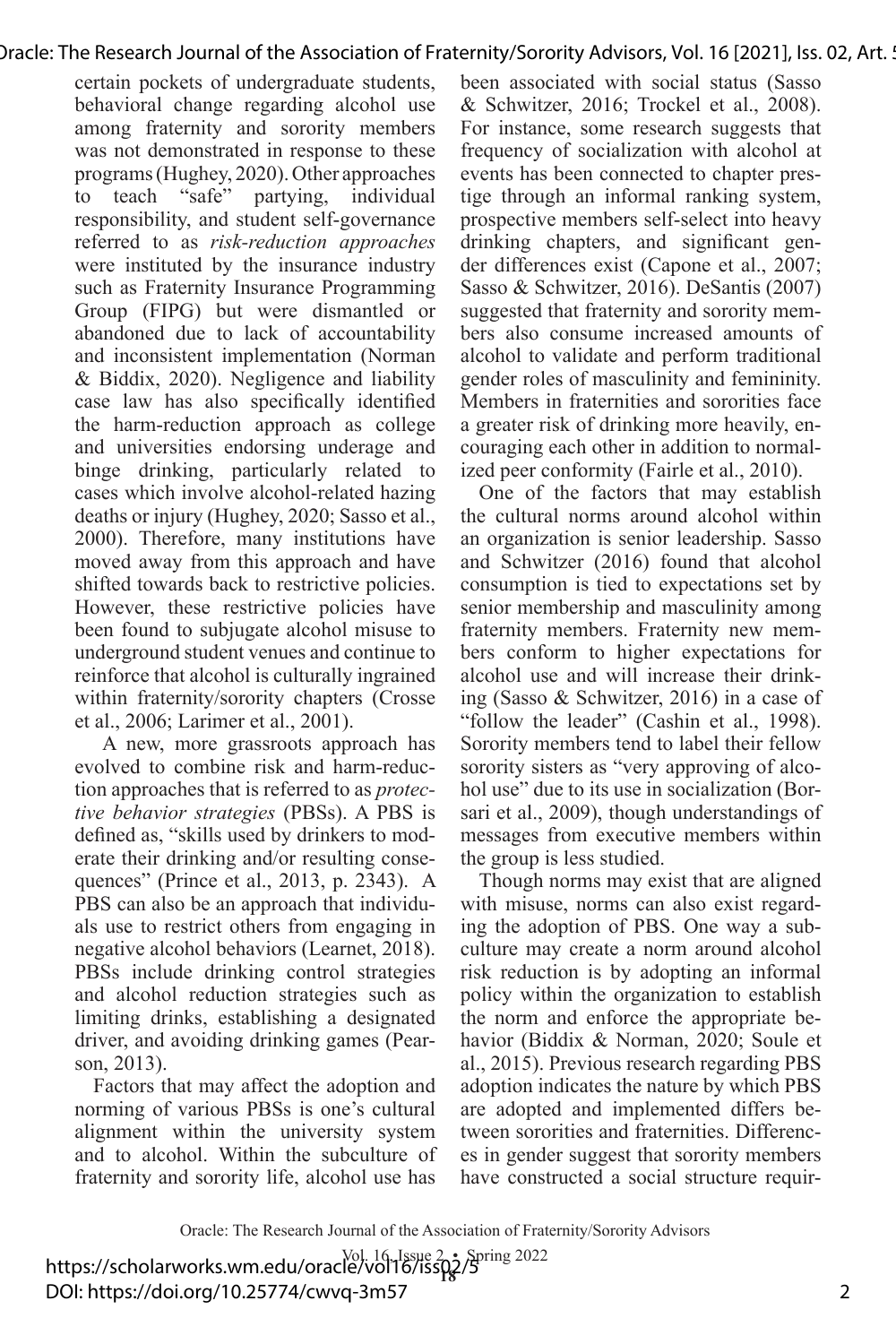ing them to observe and police peer behavior (Arthur, 1999; Armstrong et al., 2014; Berbary, 2012; Boyd, 1999; McCready, 2019; Rowen, 2013). Fraternity members have more individual approaches related to reducing self-harm (Sasso, 2015). In this regard, informal strategies among groups of peers and protective behaviors should also be examined and encouraged as they may prove to be beneficial. Given the differences in gender, more exploration is necessary to determine how fraternity and sorority members potentially have developed their own informal protective behavior strategies.

This study builds on that understanding by examining informal alcohol risk reduction policies within chapters and how these informal policies differed between fraternity and sorority organizations. There are potentially disparate implementation strategies constructed by fraternity and sorority members. A deeper understanding of the gendered performance of PBS may better inform the design of PBS intervention curricula and development of new approaches to reduce self-harm within this heavy drinking subculture. The purpose of this study was to address this gap in the research and inform practice to better understand the ways in which sorority and fraternity members differently implement a PBS to reduce self-harm. To address this research gap and inform practice, this phenomenological qualitative study attempted to identify the different uses of PBS between members of fraternities and sororities in a purposive, stratified sample of North American Interfraternity Conference (NIC) and National Panhellenic Conference (NPC). This study was guided by the following research questions: (1) What informal policies do fraternity and sororities use to keep each other safe when drinking? and; (2) In what ways do fraternities and sororities differ in their informal risk reduction policies?

The authors recognize there is little representation of historically marginalized communities within research as there is little representation or participation by members of National Pan-Hellenic Council, Inc. (NPHC), National Association of Latino Fraternal Organizations (NALFO), the National APIDA Panhellenic Association (NAPA), and the National Multicultural Greek Council (NMGC). NIC and NPC members were selected because the majority of the alcohol research suggests that NPC and NIC are engaged in heavy episodic drinking, rather than members of other councils (Biddix et al., 2014; Hughey, 2020).

#### **Methods**

#### **Research Design**

This was a phenomenological qualitative multi-case study using multiple host institutions which sought to identify the different and various ways in which sorority and fraternity members implement PBS. This also allowed researchers to: (1) explore how leadership in a chapter established and enforced rules around alcohol use and risk reduction as a group and (2) understand the extent to which informal alcohol policy regarding PBS was systemic, even if not required by a written risk management plan or their governing national councils.

This study followed the research design of similar previous studies that examine college subculture, gender, and alcohol (Sweeney, 2014) and PBS (Soule et al., 2015). Similar qualitative approaches have been used to develop a nuanced understanding of sorority and fraternity alcohol use (Sasso, 2015) and gender (Berbary, 2012; Harris & Harper, 2014). A phenomenological multi-case study design was selected because it allows the researchers to gather rich descriptions and interpretations of participant experiences by examining multiple cases which provided a broader description of their experiences relating to PBS implementation and integration (Esposito & Evans-Winters, 2021). This research design was also selected because it challenges generalizations about the phenomenon and how

Oracle: The Research Journal of the Association of Fraternity/Sorority Advisors

Vol. 16, Issue 2 • Spring 2022 **19**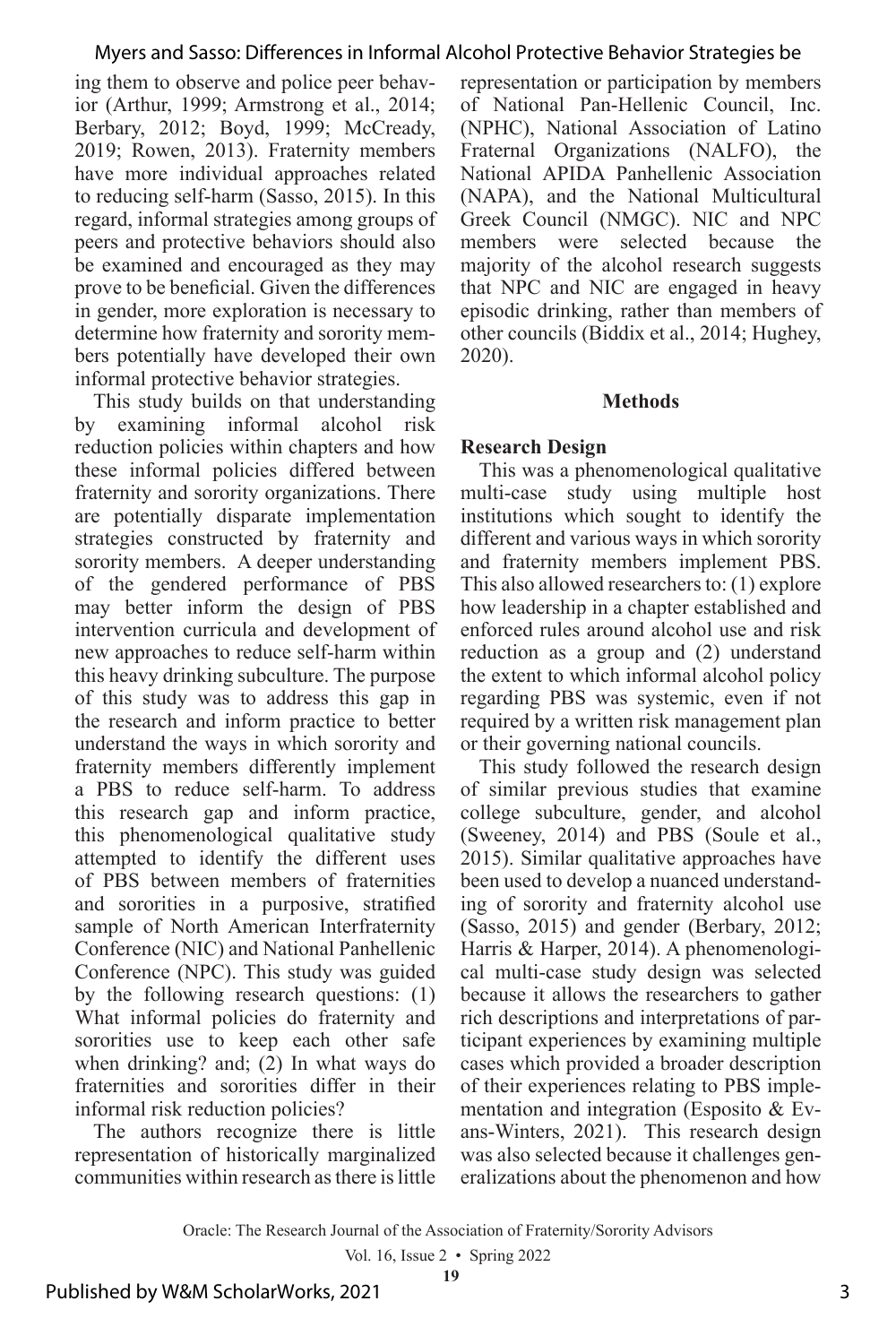participants experience it using multiple case studies drawn from focus groups (Esposito & Evans-Winters, 2021). Multi-case study phenomenology does not begin with a hypothesis about the phenomenon of study to mitigate the influence of predetermination and is guided by naturalistic inquiry (Sokolowski, 2000). Therefore, this study was guided by the following questions: (1) What informal policies do fraternity and sororities use to keep each other safe when drinking? and; (2) In what ways do fraternities and sororities differ in their informal risk reduction policies?

#### **Positionality**

Jones et al. (2014) suggested that qualitative researchers should disclose their assumptions and perspectives. Both of the authors are active researchers that explore undergraduate alcohol use, previously served as health educators, and respectively affiliated with NPC and NIC organizations. They collectively identify as identify as cisgender scholar-practitioners. The first author identifies as a White woman, and the second author identifies as a heterosexual Latino male. Dr. Jaime Myers has spent over 15 years in the bar and restaurant industry. Dr. Pietro Sasso acknowledges his experiences in supporting those with alcohol misuse challenges as a wounded-healer. Both of these lived experiences may influence perceptions of alcohol use. The researchers used their previous knowledge about how fraternity and sorority groups develop separate sets of informal PBS to circumvent or bolster existing alcohol use policy to drive the data collection as members of similar NPC and NIC organizations. These affiliations also assisted with building rapport with the focus groups. This could have impacted the way participants shared, the

amount of detail they provided, and guided responses to the probes used during the focus groups. Someone who was not previously affiliated with sorority and fraternity culture may have approached the focus group from a different perspective. The researchers sought to use data collection to understand how participants used PBS with the intent to increase student safety.

#### **Participants**

Participating chapters were recruited through email and social media messages with chapter leadership, most typically chapter Presidents using a purposive sampling procedure as outlined by Jones et al. (2014). A stratification according to gender was included in order to examine the differences in PBS development and implementation between fraternities and sororities. Eight focus groups were conducted with the executive boards of sororities and fraternities who belonged to NPC and NIC councils. The focus groups were composed of four to ten members for a total of more than 30 participants.

Inclusion criteria for chapters included campus recognition and an active executive board. Participation in focus groups was limited to executive board members of each chapter, as these are typically the decision makers for the organization and in charge of enforcing rules, including an executive board member who oversees risk management for the chapter (Norman & Biddix, 2020). Each of the chapters was assigned a pseudonym to ensure confidentiality (see Table 1). All participants were from five different Mid-Atlantic institutions and were members of their NPC and NIC councils. Council membership allowed researchers to compare chapter policies to formal national standards for risk management. Most of

Oracle: The Research Journal of the Association of Fraternity/Sorority Advisors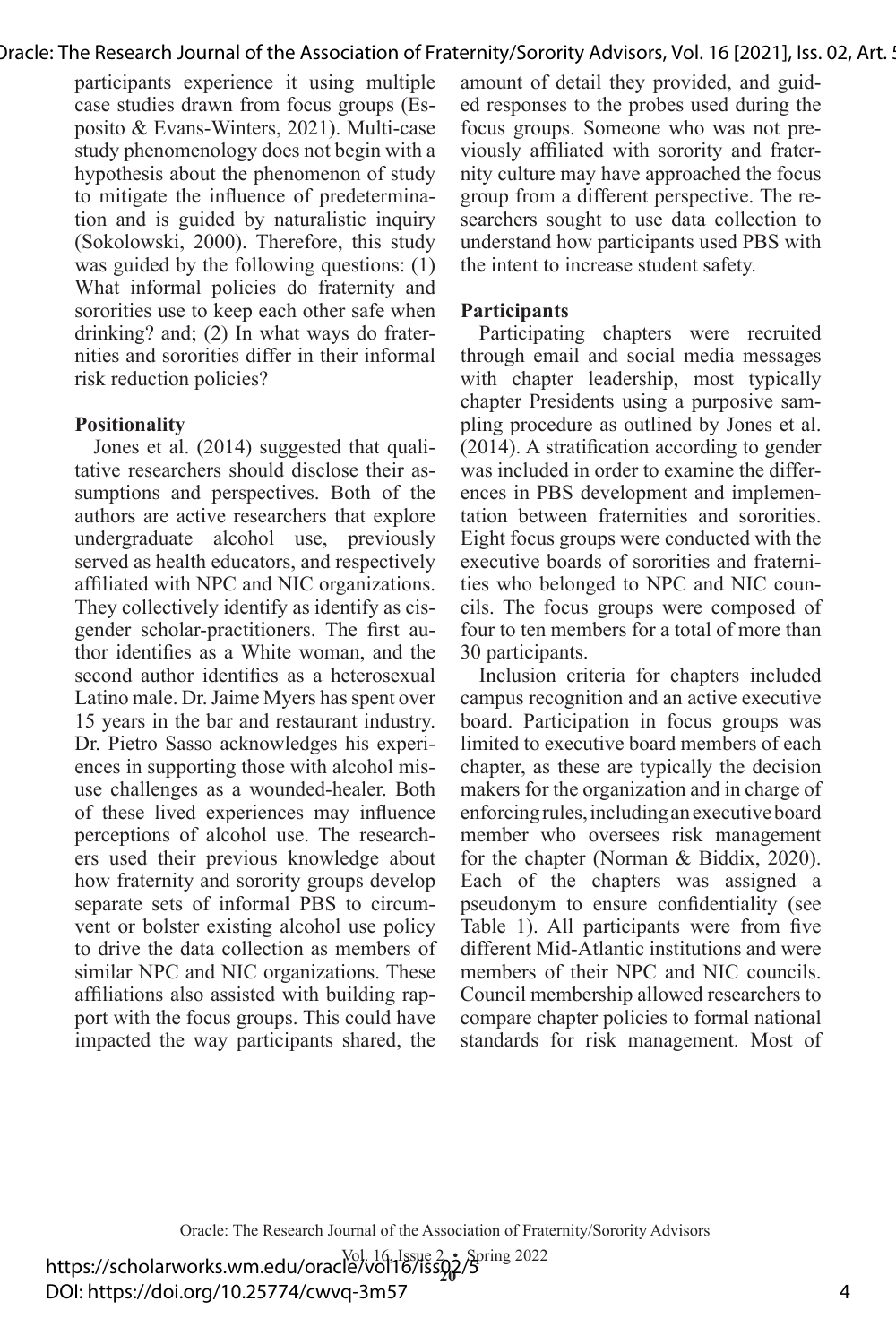| Chapter | Type       | <b>Institution Type</b>    | Setting  | Council    | Chapter        | Approximate         |
|---------|------------|----------------------------|----------|------------|----------------|---------------------|
|         |            |                            |          |            | House          | <b>Chapter Size</b> |
| Alpha   | Fraternity | <b>Public Liberal Arts</b> | Rural    | <b>IFC</b> | N <sub>0</sub> | 20                  |
| Beta    | Sorority   | Private Doctoral/          | Suburban | <b>NPC</b> | Yes            | 60                  |
|         |            | Professional               |          |            |                |                     |
| Gamma   | Fraternity | Public Master's            | Rural    | <b>IFC</b> | Yes            | 25                  |
|         |            | Comprehensive              |          |            |                |                     |
| Delta   | Fraternity | Public Master's            | Rural    | <b>IFC</b> | Yes            | 60                  |
|         |            | Comprehensive              |          |            |                |                     |
| Epsilon | Fraternity | <b>Public STEM</b>         | Urban    | <b>IFC</b> | Yes            | 35                  |
| Zeta    | Sorority   | Land-Grant/                | Suburban | <b>NPC</b> | Yes            | 120                 |
|         |            | State Flagship             |          |            |                |                     |
| Eta     | Sorority   | Private STEM               | Urban    | <b>NPC</b> | Yes            | 75                  |
| Theta   | Sorority   | Public STEM                | Urban    | Local      | No             | 20                  |

*Table 1 Summary of Chapter Demographics*

the students originated from major urban centers across the Mid-Atlantic.

#### **Data Collection**

A semi-structured interview guide with probing questions varied slightly between participants depending on comfort level and rapport during each interview. The topics explored through the interview guide were informed by previous research related to PBS and gender (Barry et al., 2016; Sasso, 2015; Soule et al., 2015). Clarification of meaning was used when vague language was introduced by the participants or when they used institutional specific vernacular.

This study used semi-structured chapter focus groups which lasted approximately 30 to 80 minutes. Although uncommon in phenomenology, focus groups were selected because previous research suggests the interdependence of PBS among sorority and fraternity members (Soule et al., 2015). Thus, understanding the interconnectedness of PBS among chapter members allows

the researchers to preserve the individual lived experience within a group context (Bradbury et al., 2009). Focus groups have also been used in other health outcomes studies (Rorvet et al., 2021) and particularly to understand the interdependence of a phenomenon (Harrison et al., 2021).

At least two members of the research team were present at each focus group. One took the role of primary focus group leader and the other took notes during the interview. The role of focus group leader alternated based on availability and rapport and not based on gender roles. Therefore, the female and male researcher both led fraternity and sorority focus groups.

Interviews took place on campus in a location selected by the chapter leadership to facilitate increased authenticity of responses in which they were presented with a standard informed consent form. Participants were provided food during the interviews as well as a certificate of recognition and a donation to their philanthropy for their participation.

Oracle: The Research Journal of the Association of Fraternity/Sorority Advisors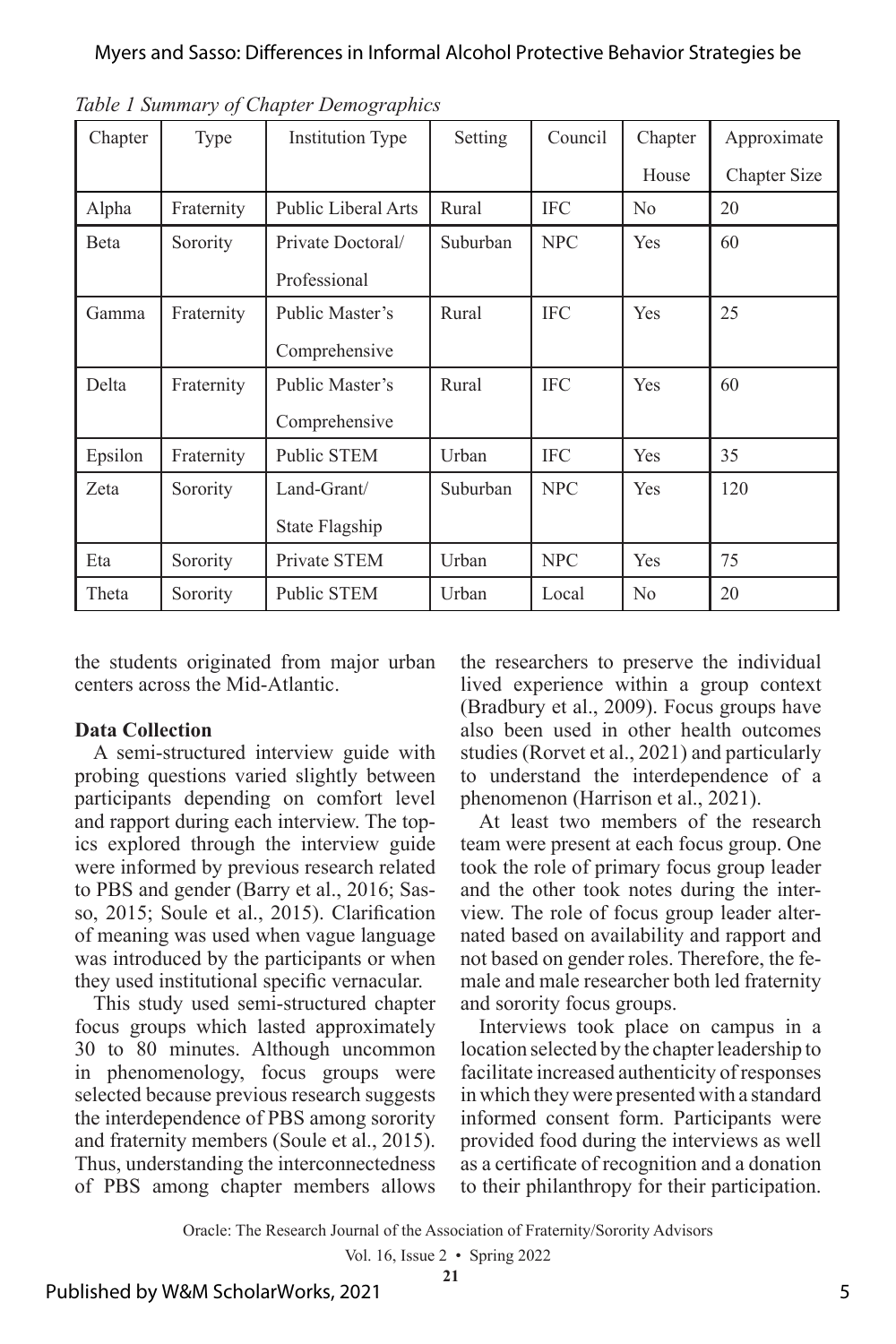Interview transcripts were professionally transcribed to prepare for data analysis.

#### **Data Analysis**

Findings were conceptualized through the interpretive relativist ontology paradigm in which epistemology assumes that the researcher cannot separate themselves from what they know (Patton, 2015). Phenomenology data analysis was selected to explore how sorority and fraternity members implemented and constructed PBS across the multiple case studies. This method was selected because its, "... purpose of psychology as a human science is precisely the clarification of the meanings of phenomena experienced by human persons" (Giorgi, 2009, p. 98). Case study boundaries were defined by gender and institutional setting (see Table 1). Using these boundaries helped the researchers to better understand the differences in PBS implementation between sorority and fraternity members and their interdependence at their institutions as found by Soule and colleagues (2015). This also allowed the researchers to capture the variations and identify patterns (Esposito & Evans-Winters, 2021; Giorgi, 2009). Thus, to begin analysis, the researchers also used memoing to "sensitize to potential patterns of the data" and as a "written conversation with oneself" (Jones et al., 2014, p. 82).

During focus groups, the researchers used social world/area maps to denote proximity or location of participants. These written notes were used to contextualize group dynamics in typed transcripts. The coding process was multiphasic. Codes were derived from the data and not from preconceived, logically deduced hypotheses such as with axial coding. The researchers used the constant comparative method which involved data comparison through each stage of analysis to advance coding development. The researchers engaged in memo-writing to elucidate categories, clarify their properties, and define relationships between categories. A team of three developed the

codebook and analyzed the data. Coding of data followed the iterative process of Saldana (2021) by using open and focused coding because the researchers also engaged in consensus coding. After the codebook was finalized through the iterative process, a final phase of coding began. First the team independently coded the transcript, then the team met to compare coded transcripts. There were high levels of agreement after the independent coding phase. A transcript was considered final coded when all team members reached consensus on code application in face-to-face meetings. As a result, there is 100% agreement reached for each code. Coded transcripts were then entered into QDA Miner Lite software to assist with the selection of quotes to best represent codes and themes identified. Included quotes have removed filler words such as "like" or "um" where it did not alter the meaning of the passage.

 The following Jones' et al. (2014) trustworthiness strategies were employed: (1) consensus coding; (2) member checking using the interview transcript data; (3) observation notes from focus groups, and (4) reviewing and questioning the main themes and questions to clarify researcher bias.

#### **Findings**

Each participant shared their experiences and perspectives with protective behavior interventions and described the different ways in which they negotiated university alcohol policies. Both sororities and fraternities have internal informal policies that involve self-policing with respect to alcohol safety that are not part of formal risk reduction programing. Sorority members had more informal policies to decrease drinking risk and enforced them more rigidly. Fraternity members view outsiders as alcohol risks, not internal members and create more policies as such.

#### **"You're Cut Off"**

As formal risk management policies

Oracle: The Research Journal of the Association of Fraternity/Sorority Advisors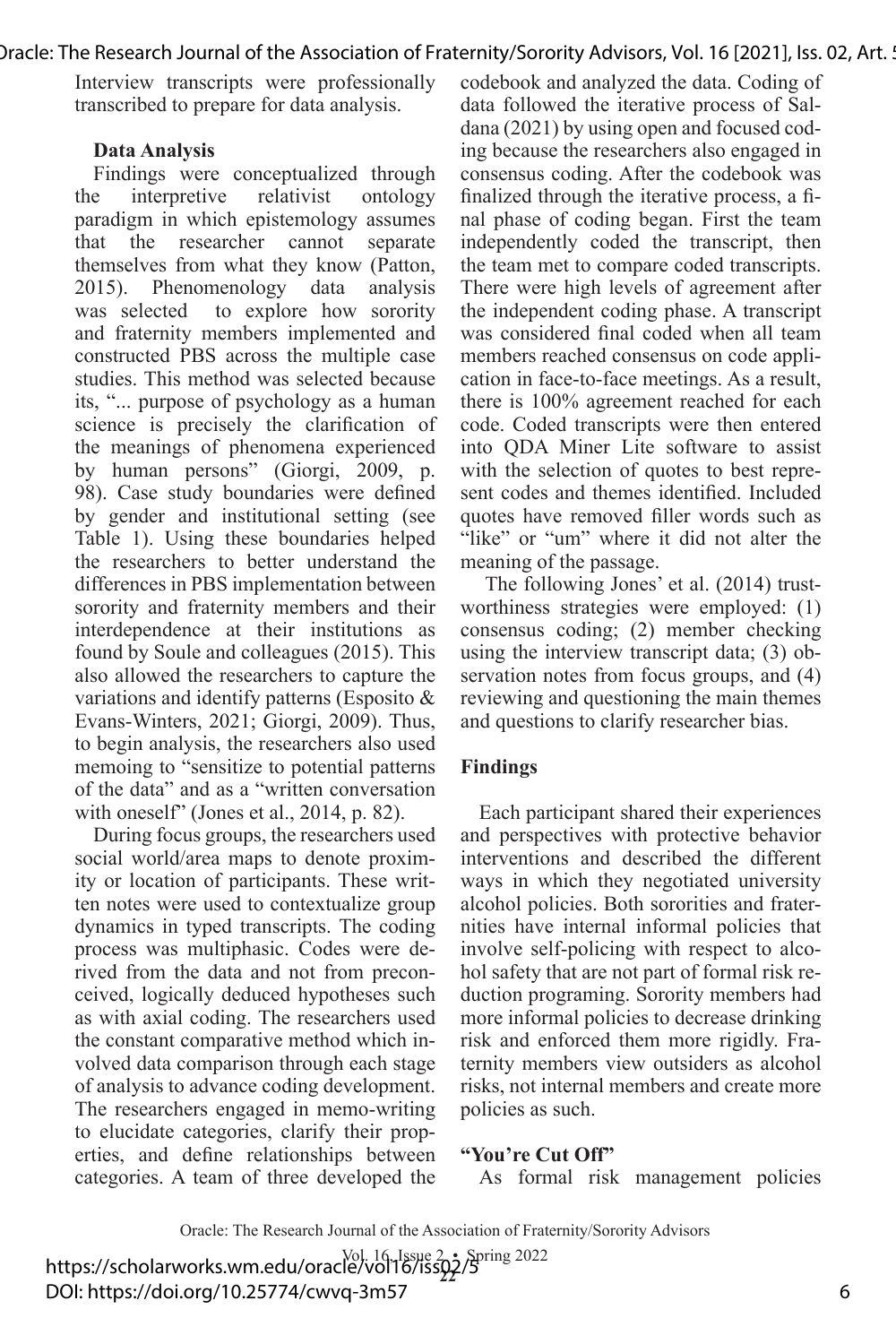indicate that no one under the legal age of 21 will consume alcohol, the majority of policies designed to keep each other safe during events fell under an informal level of policy making. One of the core ways fraternities and sororities discussed keeping members safe when using alcohol was taking care of those who became overly intoxicated. According to formal policies, no one should have been overly intoxicated in the first place. However, that standard was widely considered an unreasonable expectation by both fraternity and sorority leadership, and they had strategies to deal with the realities of over drinking. Both fraternity and sorority leadership discussed providing food and/or water for someone who was visibly very drunk.

One method of reducing risk discussed by both fraternities and sororities was to identify individuals who had over-consumed and prevent them from drinking more. Some chapters had the person "cut off" or "flagged" and were prohibited from drinking by members of leadership or risk management. When identified through this channel, failure to comply could result in negative consequences through chapter penalties. However, both men and women also discussed a less formal approach to stopping someone from drinking more that was rooted in caring for others. Within fraternities the process of cutting someone off from drinking more was most commonly an informal process for fellow brothers. Anyone in the group could encourage fellow members to stop drinking. If the member did not stop, it was viewed as an annoyance more than a punishable offense. For instance one fraternity group said,

You know it's, some of my brothers are going to have too much fun and get hammered… they're going to have too much fun (laughter). You know it's going to happen but you're like as a group collectively know that, you know what I mean, you're all responsible and you're supposed to be watching out for everybody. And if you see someone

that's doing something they're not supposed to be doing. You just pull them off to the side or talk to them hopefully before it gets out of hand.

More commonly, fraternity members discussed a more formalized process cutting off individuals who were not brothers, but rather outside attendees at parties. When monitoring the party, one fraternity said, "If someone looks like they're too drunk, they're flagged and given water."

When discussing how fraternities went about cutting someone off who was overly intoxicated, one fraternity board member stated, "Tell them to stop drinking. You just go up to them. Well, if they have a bottle blatantly in their hands, we'll take it and just throw it out." Sororities also discussed actively removing alcohol from a sister's hands. Female leadership most typically monitored and cut off their own members. One sorority executive board stated,

Take the drink off of them, out of their hands and say stop. Here is some water. That's generally a good tactic that I found is you can usually just take the drink off of them. And I think I've had my drink taken off of me multiple times.

Similar to themes in fraternity responses, it was not just the sorority leadership's role in monitoring and cutting off members. Other sisters policed over-intoxication without a formal risk management role, too. For instance, one participant stated,

I would take their alcohol if they – I felt like they were being too much. I just felt, like, it was not that it was my decision, but I just– I had– I just love them, so I didn't want them to hurt themselves, or make an ass of themselves. So that's why I did it.

However, there was a perception that policing someone more senior than you was taboo due to the perception that older members were more experienced and could take care of themselves better than newer members. For instance, one woman said,

I'm not gonna lie, if a new member

Oracle: The Research Journal of the Association of Fraternity/Sorority Advisors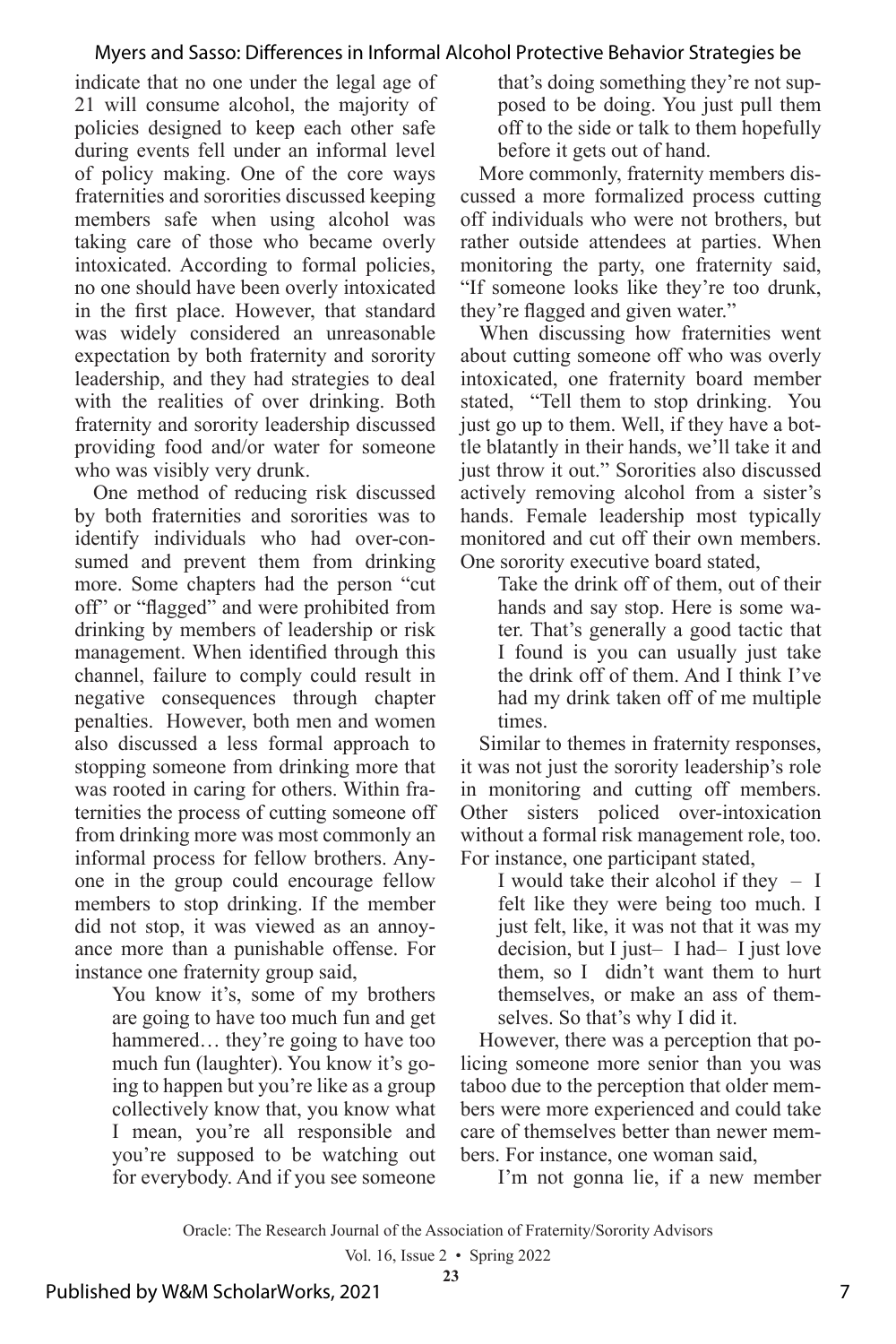came up to me and told me not to drink at a mixer, I'd be like, "Who are you to tell me not to drink?" You know? It's just, it is a respect thing.

Moreover, this is why senior leadership felt an extra responsibility to enforce the rules, as they had both seniority and leadership roles in their group. Both fraternities and sororities discussed how stopping fellow members from drinking more was a matter of care and concern, which they felt responsible for the other person as a result of their membership in the organization. Due to the shared identity of brotherhood and sisterhood, they felt more responsible for the health and safety of others at the party.

Fraternities and sororities also discussed an extra level of monitoring and care that took place among sorority members. If a sorority woman was identified as overly intoxicated, her sisters were the ones to oversee her wellbeing and care. This discussion of women assuming the responsibility of the care and safety of one another occurred even if she was a guest at a fraternity house and even if the men were willing to assist with a woman being overly intoxicated. This was consistent across focus groups. One fraternity executive board stated with lots of agreement,

> Her sisters will take care of that…. They stick together… They have sober sisters. There's someone from risk management...They don't really want us...It's like, go away. This is our problem. Don't, don't even touch her. They don't want us involved.... Yeah, they don't really want us involved.

Another fraternity group expressed a similar sentiment saying,

> They swarm around their girls. When they– when their girls get a little too much, they swarm in and they take care of them. It's kind of like watching ants– It's like helper ants (laughter) and you just move back.

There was not a similar "swarming" approach mentioned to take care of intoxicated brothers among fraternity men.

## **"Go Home"**

The process of getting people home safely was an issue commonly discussed by both fraternities and sororities. Fraternities more commonly discussed having to find ways to safely get people who were not members or close friends away from the house they were hosting if they were overly intoxicated or if the party was over. One group used a dual stamp system to designate close friends from others that needed to be sent home at the end of the night. They expressed a level of responsibility for the safety of their party guests in getting home. This was apparent when providing a hypothetical scenario where a male potential pledge became unruly when the group stated,

In that case, probably it wouldn't really be the brother; it would be us as a whole because it's a prospective member and we'd just go about fixing the whole and as a group, we'd take him, we'd take him outside and toss him out.

…And make sure he gets back safe.

One common theme was needing to find a close friend to take care of the overly intoxicated person rather than sending them home alone. One group stated, "Since their friends will usually be more sober, we'll be like, can you make it back to your room with them? Will you guys be fine?".

An emphasis on Uber, sober drivers, and utilizing local taxis was reported. If safe methods of getting a person home were not identified, many mentioned keeping the person overnight on a couch. It was often offered as a "last resort." This was typically limited to closer friends of the fraternity members. Sorority members only attended events outside of their living spaces, so organizing how to get a person home safely was more formally planned out in accordance with formal chapter policies that aligned with NPC standards for transportation to and from events.

Sorority members discussed policies around leaving events when they were de-

Oracle: The Research Journal of the Association of Fraternity/Sorority Advisors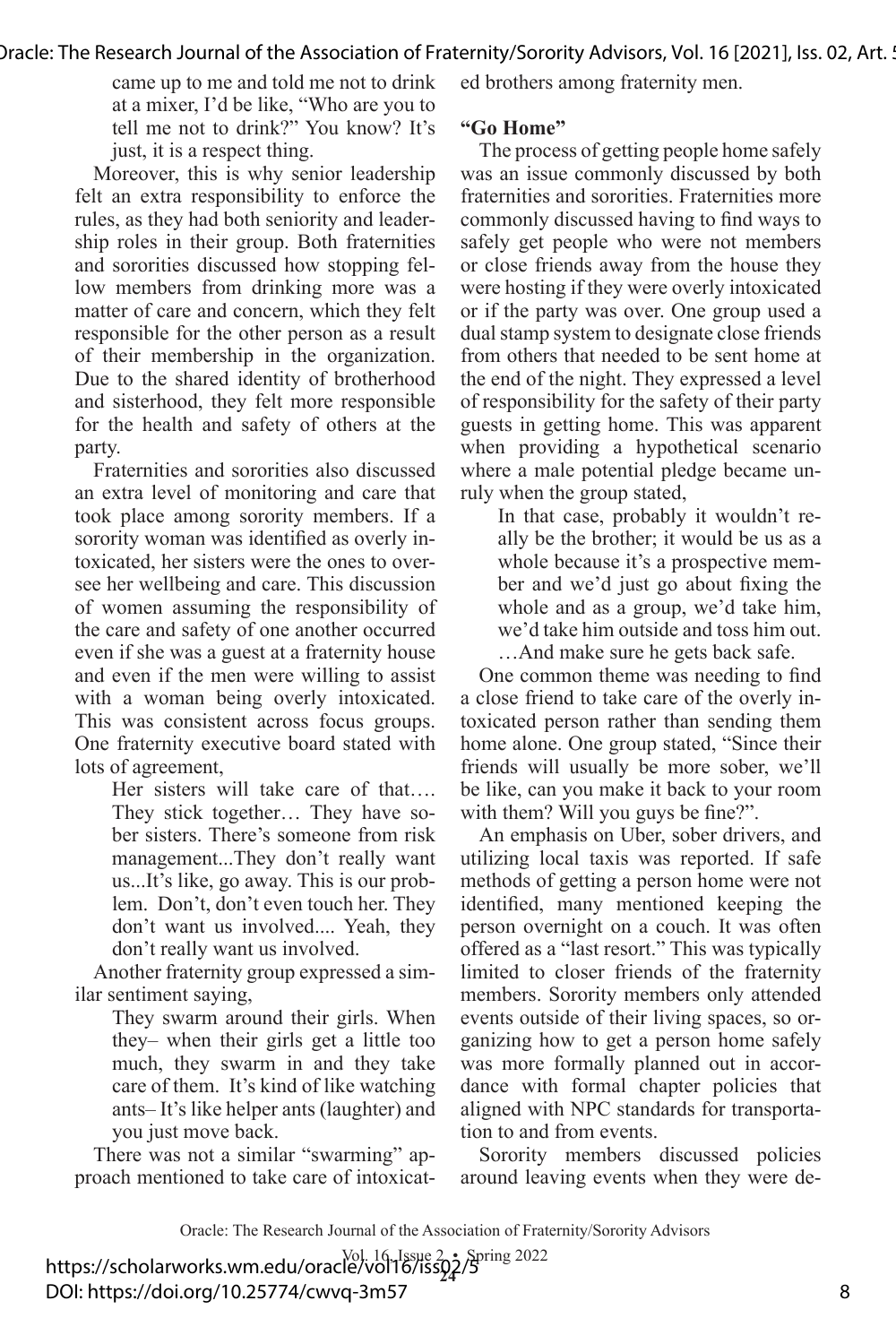termined to be too risky or if a member or members became too intoxicated. Identifying the most problematic drinkers and removing them from the party quickly was important as one group stated, "If a girl's still throwing up in the bathroom, we try to get them out of the house first." Another group stated, "...I saw someone who's sick I'd be like, All right, I'm gonna step up and take her home." One sorority had an active group chat designed to notify members that it was determined that an event was ending:

 I think the sister chat does help at mixers too, just because I know usually everyone has their phones out, they're taking pictures, they're on social media and all this stuff. And you'll get a message being, calling cars in five minutes. So you know, all right, either you gotta get upstairs, or let me get my last minute drink in.

Another sorority member of the focus group added:

That's a good point. That's how I called – that's how I called cars that night. I mean, went and said "Hey, leaving, leaving, leaving." And I had to say it for 15 minutes, but um, I did put it in the chat, and that's how a majority of the girls – 'cause there was two floors. There was a back room. So our girls were everywhere, and I only had me and the sisters who were freaking out, rounding up girls. And um, so it was kind of hard for three or four people to just get everyone together when there's so much going on, there's so much tension, and everybody is drunk and under the influence. So I put it in the chat and people came."

Leaving as a group from official events was an important element described by multiple sorority groups. One group reported requiring the whole sorority to leave an event in case that one of the members became overly intoxicated, but that was not discussed by other sorority groups. The members indicated the policy had support saying, "So if a sister is obviously drinking to excess, and we need to get out, I think sisters trust that judgement."

The role of designated "sober sisters" as a way to get intoxicated sorority members home was consistently mentioned by both men and women. One fraternity stated, "And then the sororities have their sober drivers too. Sororities take care of themselves. Hands down." The informal risk management policies regarding having designated, reliable sober sisters at every party was highlighted.

#### **"Babysitting"**

If someone was to the point of passing out or ready to go to sleep, there were distinct differences in the level of surveillance afterwards reported by fraternity and sorority groups. For fraternity members, overseeing the safety of someone overly intoxicated typically meant that someone informally checked on the individual if they were passed out. This might include adjusting their position as they slept, checking breathing, or sending someone to bed. One fraternity group stated,

We carried him inside, we laid him on the couch and we just put a garbage can right in front of him, talked to him for an hour and made sure he didn't have to go to the hospital.

For women, the responsibility to track the behavior of the overly intoxicated and ensure their safety was far more extensive. As sorority women drink outside of their personal spaces, one of the key priorities discussed was how to get the overly intoxicated person safely home. One chapter said, "But you'd definitely check on the severity of the situation and based on that bring them to the nearest safe environment."

If the group had a sorority house, some discussed bringing the individual to the mutual home. However, often a sister who had the closest friendship with the overly intoxicated person was in charge of getting the person back to their own dwelling in the residence halls or off-campus housing. The process of baby-sitting the overly intoxicat-

Oracle: The Research Journal of the Association of Fraternity/Sorority Advisors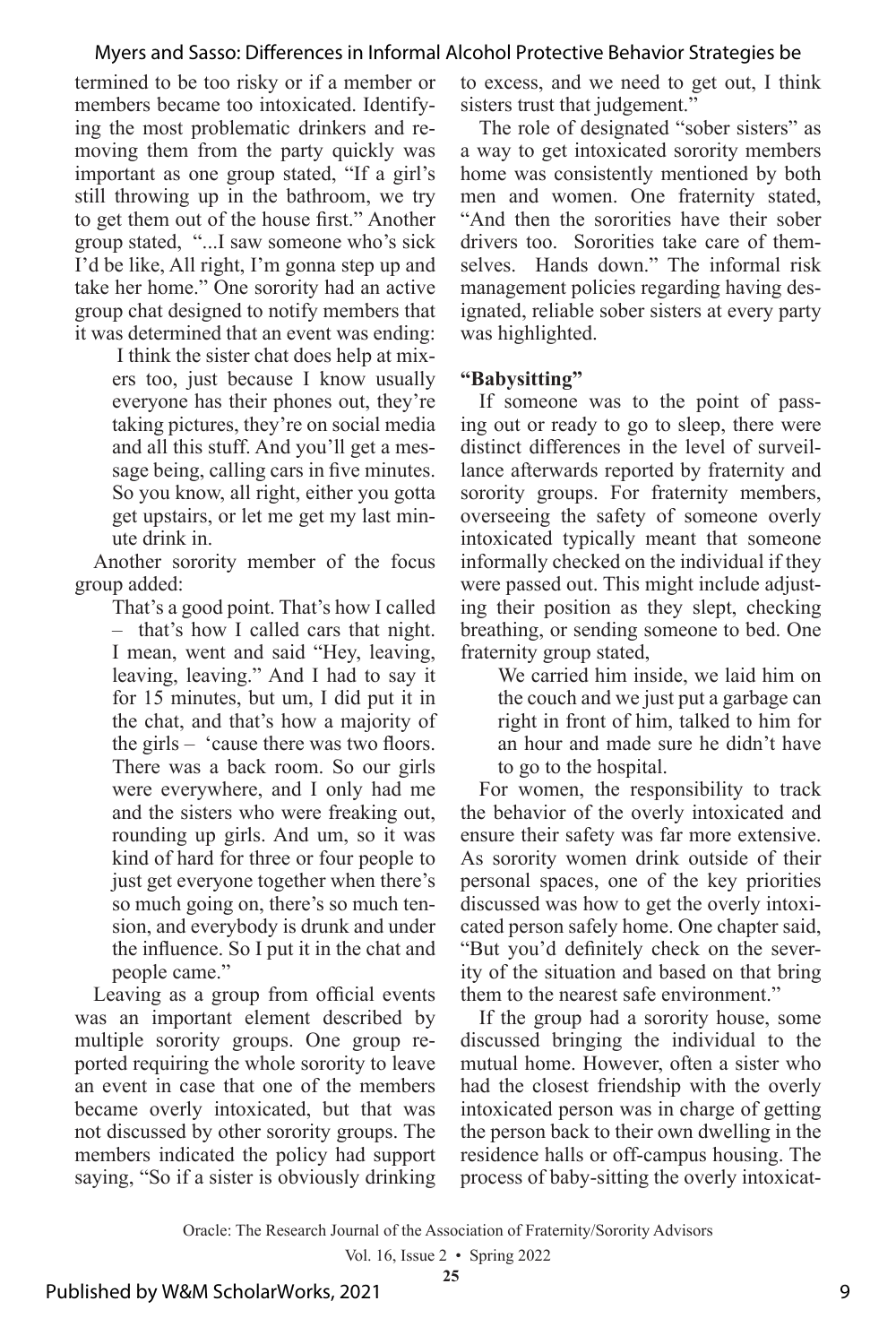ed person was more intense and formalized. Quite often, it was the responsibility of an executive board member to play this role. It could also be a Big Sister in the sorority or someone else they had a close bond with. Additionally, many times the person monitoring the drunk person would report staying with the over-intoxicated sister all night to ensure their safety after getting them home. For instance, one sorority group with a house stated:

If we ever bring sisters back to the house...We have somebody sit with them. We have always someone with them…..Even if it's overnight someone's sleeping next to them to make sure.

Another sorority chapter mentioned:

You don't leave them. Yeah, you don't leave them. If you take them back from a mixer, I've known multiple times where a girl was going to sleep with, like, sleep in their rooms, or you watch them. You make sure they're okay.

Another group compared the level of monitoring that took place as that of a mother. During specific events, the role of the Big Sister in the safety of younger members was especially apparent, such as initiation. One group stated, "If you're a Big you need to take care of your Little. I'll call you to Standards in a heartbeat." Therefore, failure to appropriately take care of a Little Sister in the chapter while drinking could lead to penalties after being brought up to the Standards Board, which discussed how to properly sanction their members. Overall, though fraternities discussed the process of taking care of someone who was very intoxicated as "babysitting", the nature of the interaction was far less invasive and time intensive compared to what was described by sororities.

#### **"Sober Police"**

Though legally anyone under the age of 21 should be sober at events with alcohol, neither fraternity or sorority groups expected this behavior. However, both fraternities

and sororities discussed sobriety levels of designated members in charge during events. As part of the formal policies of the chapter, sorority members often had two or more members of their executive board completely sober at all events, typically the risk management chair and one other rotating member. One sorority used a 5:1 ratio for sober designees stating,

So the ratio is for every five sisters that go, there has to be one sober sister making sure there are head counts making sure everybody is good, nobody goes off in a room depending on where we are, off by themselves. They have to be accompanied by someone who is a sober sister. And then, if they're going to get walked home, depending on who we are hanging out with, we have to have the sober sister walk them home along with one or two other huge guys and walk them home and make sure they're getting back safely.

References to "Sober Sisters" were commonly discussed by both fraternity and sorority groups outside of just being able to drive and get someone home safely. These were often members of the Executive Committee and/or designated sisters for the evening that rotated. For instance, one group stated:

"Female Speaker 1: Well, if you are driving, you're not allowed to drink, or do any of that stuff. It's very strict that way.

Female Speaker 2: You just basically have to stay sober the whole entire time."

One fraternity group used the term "Sober Brother" as well. It was the responsibility of this individual to not drink in case someone needed a safe ride home similar to the sorority groups. Fraternity groups also reference mandatory sobriety by certain leadership positions, such as the Risk Management Chair or the New Member Educator during specific events. If the fraternity hosted large events with guests, expected sobriety (or relative sobriety) of designated

Oracle: The Research Journal of the Association of Fraternity/Sorority Advisors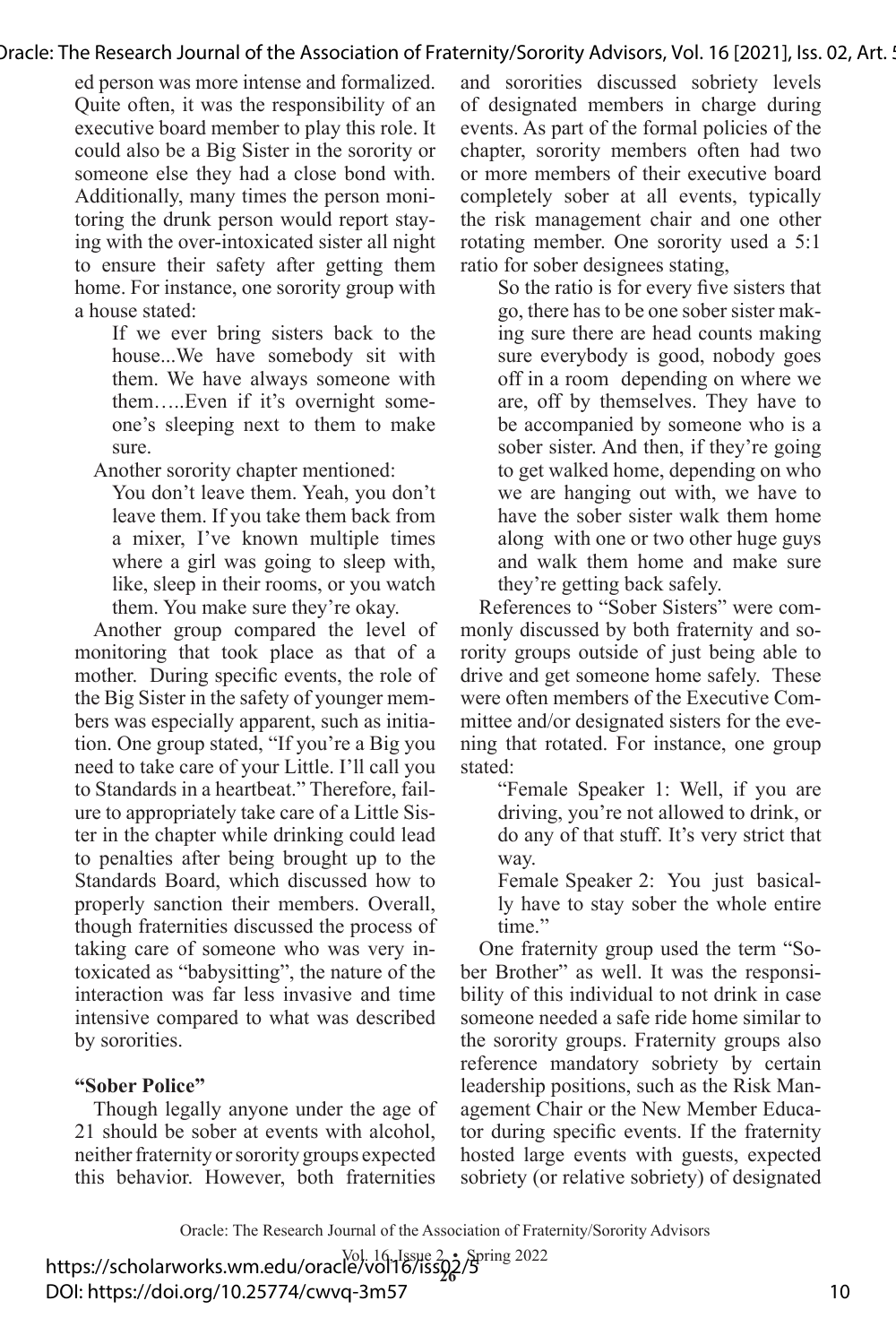members was discussed. One group discussed a large party they held stating, "It was great for rush and we made decent money sometimes, but it was just such a pain because we couldn't have fun because we had to stay sober the whole time." The process of monitoring the party was extensive, described as

> Yeah you both are supposed to stay sober, especially the risk management chair and what you do is you make uh a shift list of different, so we had the bar, the outside door, back yard and the basement and just people walking around.

This requirement of sober oversight was not mentioned among fraternities in informal "get togethers" or closed parties that were smaller in nature. Several fraternity groups discussed penalties for not properly executing security measures during formal events, with the most common penalty being additional sober duty at future events. One group stated,

"[Staying sober while overseeing parties] was always problematic for one or two brothers, and also the same brothers, but then we have our standard board. We call it High Tribunal. They would be go out in front of them every single time. It wasn't a faultless system but it worked well."

Fraternity members specifically talked about ejecting people from parties and banning them from returning to future events. One fraternity group stated,

> "We try and keep a record of who's coming in and out of our house. So if they're a problem, we ban them."

Several focus groups, both fraternity and sorority, expressed relief when the formal element of a party ended so they no longer needed to be sober as a watchful member of the leadership team. Several groups discussed the burden of a leadership requiring someone to be sober at events. One sorority member stated, "I was really salty that I was sober at all of them, but I was so –... ...Completely sober and I was

so mad, just saying. Cause you're basically the – you're just the mom."

 One sorority group recognized this as a situation that was overly onerous for some members, and instead required a rotating member of the leadership team to execute the role of Sober Sister at events rather than always relying on the same person, such as the Risk Manager. One group described this process saying,

"We have talks even before we go out to a mixer or something, and we make sure you guys are sober sisters. Make sure you're not drinking. And if you need to switch off, just let somebody know. We take care of our girls and try to make sure everybody is rotating."

Despite some negative feelings expressed at needing to be the sober person at events by both fraternity and sorority members, they expressed a strong commitment to its purpose and importance. The value of having responsible people during events was spoken of seriously.

When hosting formal events, men discussed a far more comprehensive risk reduction plan that included policing events. Enhanced risk reduction policies included but were not limited to: registering guests, IDing guests and providing wristbands, requiring guests to BYOB, having Sober Brothers monitoring the party, and taking drivers' keys. Monitoring the guests was considered an important part of alcohol risk reduction policy during formal parties. They monitored for both over intoxication, as well as risky behavior as a result of alcohol consumption such as overly aggressive sexual advances made towards female attendees and belligerent guests who might start a fight. One fraternity group discussed their monitoring practices as follows:

One person will notice; they'll have a conversation with the person and you'll just tell like from the conversation or you'll see someone they'll be standing by themselves or or like you said leaning, or just like not looking, like their facial expression will give discomfort.

Oracle: The Research Journal of the Association of Fraternity/Sorority Advisors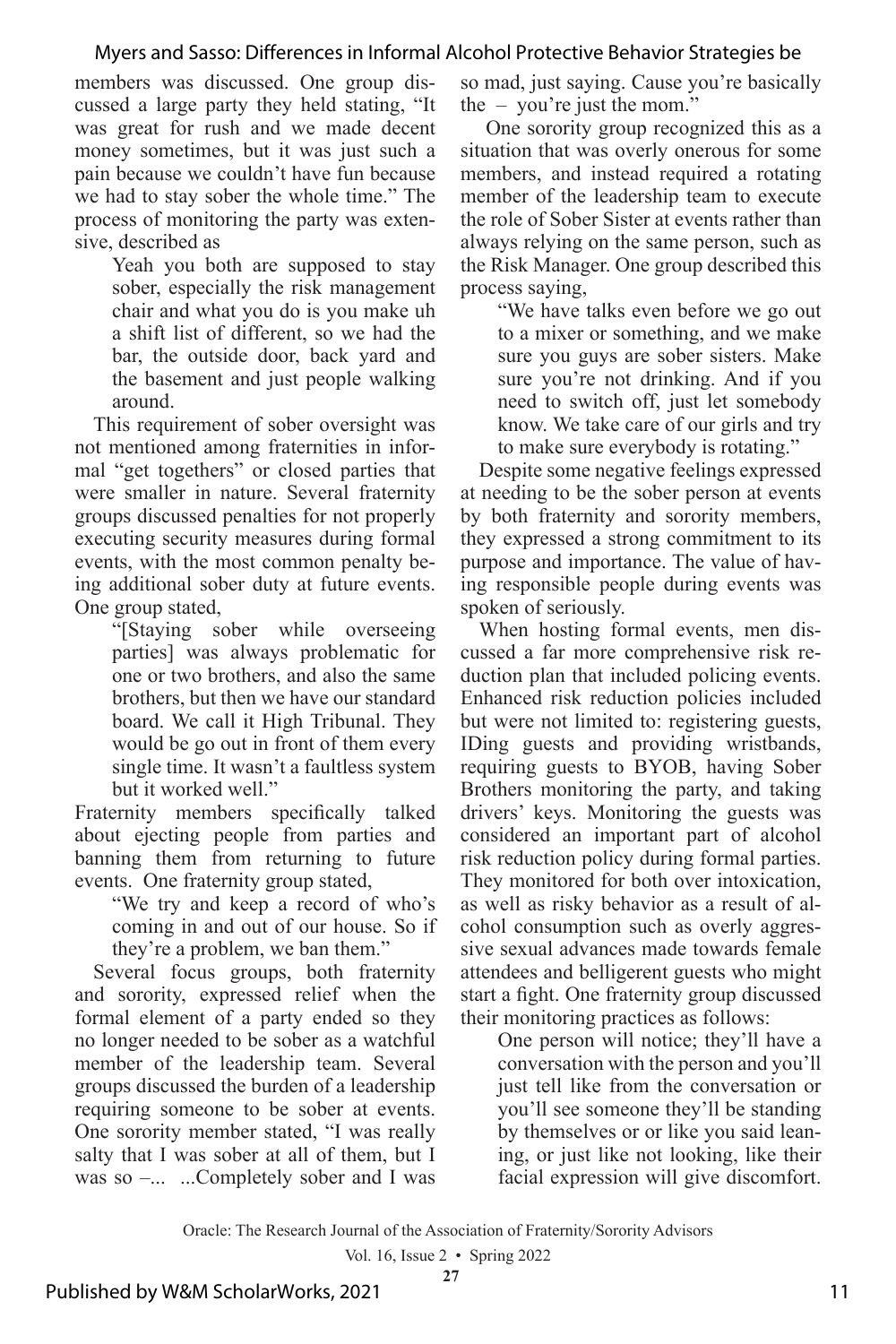And then so, you just you say to someone else, you get a second opinion and they'll spread it through the frat and then everyone you make a new a group consensus.

Men described their official duties as formal party hosts much more in terms of risk management and enforced informal policy compared to other scenarios where drinking was involved.

#### **Discussion**

The findings in this study serve to contextualize the lived experiences of students who are members of NIC and NPC and their perspectives and utilization of protective behavior strategies. These themes directly address the research questions and reinforce the constructs within this study. Across fraternity and sorority members four PBS were implemented which included: (1) cutting off; (2) sending home; (3) babysitting; and (4) sober police.

These findings provide a greater depth of understanding about *how* fraternity and sorority members implement their own PBS as these demonstrate promise because current intervention efforts lack efficacy (Soule et al., 2015). Fraternity members did not implement a PBS to reduce self-harm but to reduce risk whereas sorority women used various interdependent PBS to facilitate support and care. These findings also challenge current research that suggests fraternity/sorority members are less likely to employ a PBS (Barry et al., 2016; Soule et al., 2015). These broader gendered findings are complementary and further existing research.

PBS implemented by fraternity men was anomic, often deferred to individual responsibility, and to "keep the party going" (Corprew & Mitchell, 2014). PBS was implemented to not disrupt the parties. Previous research suggests that fraternity members will rebel against overbroad policies and not respond to restrictive interventions (Crosse et al., 2006; Kilmer et al., 1999).

Alcohol served a central role to fraternity experience in this study in which excessive drinking was acceptable and responsibility was assumed by other senior leaders. Previous research which suggests alcohol use is performed by fraternity men and expectancy influences alcohol misuse (Sasso, 2015; Sasso & Schwitzer, 2016). Senior leaders set these expectations and it is often a case of "follow the leader" for alcohol misuse accountability (Cashin et al., 1998; Fairlie et al., 2010).

Sorority PBS were more formal, coordinated efforts or intentional approaches to police behavior and care for their sisters regardless of the event type. Women indicated they used a number of PBS related to navigating parties, particularly ones hosted by fraternities. Fraternity members became especially vigilant during formal events that they hosted. The brothers often policed guests for potential sexual predators; they often did not do this for their own members. Research supports the elevated policing of events, as fraternity houses and parties have been venues where women are more likely to be victims of sexual violence (Gibon et al., 2017; Seabrook et al., 2018).

This study also elucidated nuanced differences between sorority and fraternity members in *how* they used each of these PBS. The participants in this study did not inherently discuss gender performativity through alcohol use (McCready & Radimer, 2020). Rather, they discussed different styles of PBS which were differently implemented by sorority and fraternity members which extends the findings of existing research (Clark et al, 2013; 2015; Prince et al., 2013: Soule et al, 2013).

Cutting off alcohol use was more informal for men, than for women. Fraternity men were more likely to immediately cut off guests, but only issued a warning to their fellow chapter members and consequences for failure to comply were rare and may include future sober duty. It was more challenging for newer members to hold more senior members accountable who often set

Oracle: The Research Journal of the Association of Fraternity/Sorority Advisors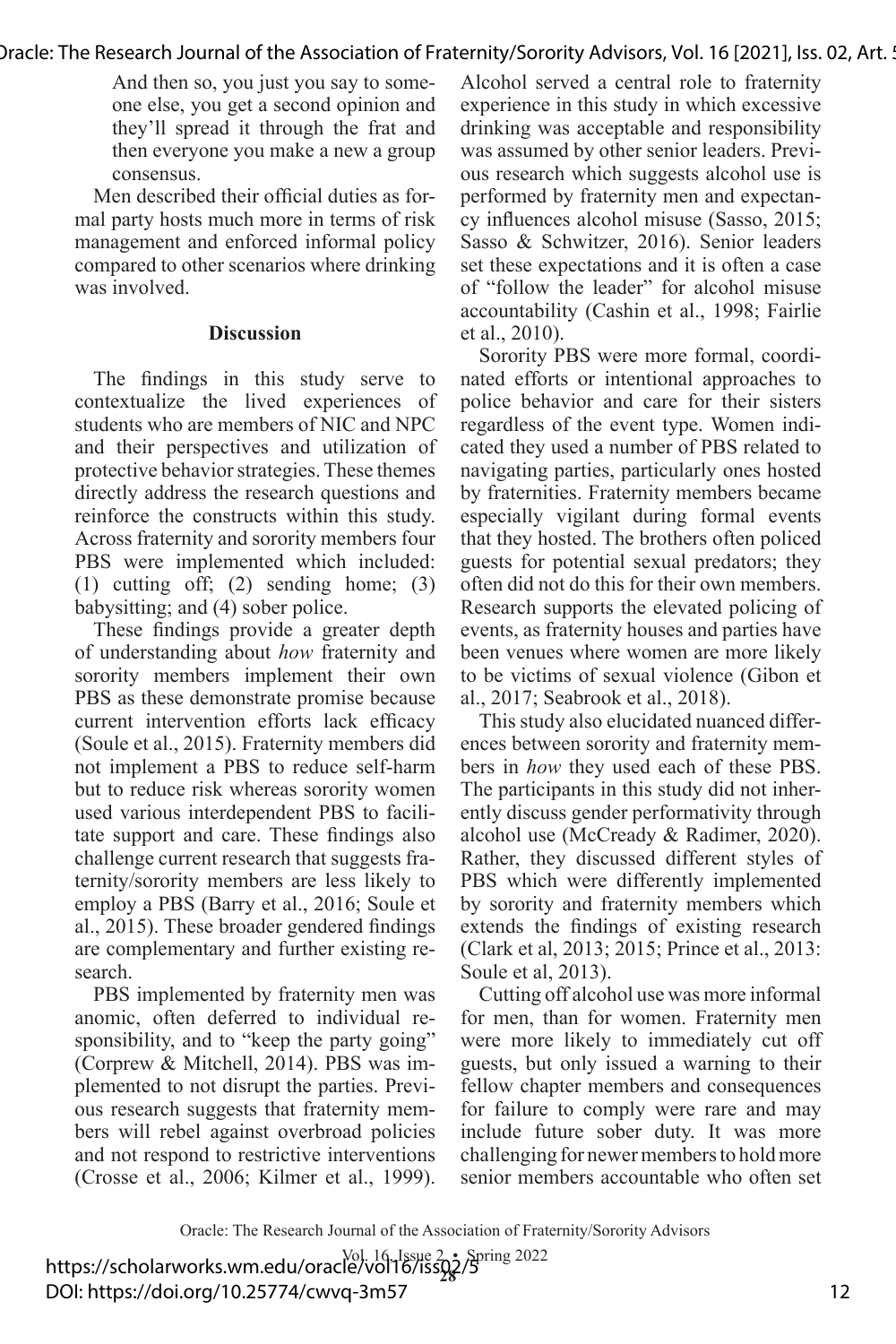alcohol expectations, which has been found in past literature (Sasso & Schwitzer, 2016). Sorority women continually monitored their sisters and they tended to issue group support or "swarm" when excessive drinking occurred to cut them off which is similar to other studies (Clark et al., 2013; 2015). The responsibility of cutting off guests often fell to senior sorority chapter leaders (Cashin et al. 1998).

Sending guests home was a common strategy issued by fraternity members and taking sisters home was implemented by sorority women (Clark et al., 2013; 2015). NPC sororities cannot host events without alcohol with prior approval, and so much of the liability was shifted to fraternity chapters (Sasso & Barber, 2020). Fraternity men viewed non-members as a liability and would send guests home so that they could continue their parties. They would often ask others such as the friends of guests to leave with their overly intoxicated friends. At fraternity parties, sorority women were careful to attend and leave parties in groups (Clark et al, 2013; 2015). Women tended to go home with their sisters, and it was unclear if fraternity men followed up those they sent home (Prince et al., 2013).

As sorority women went home with their sisters or other friends, they often shared experiences watching their sisters overnight when they were overly intoxicated (Clark et al, 2013; 2015). It was common across sorority and fraternity members to minimally provide a trashcan and water. This idea of "babysitting" was more native to sorority women, than fraternity men who often did not want guests staying after their parties. If they were responsible, they would informally check on someone who had blacked out or was asleep from intoxication (Prince et al., 2013).

Providing sober police was more common for fraternity men during large formal open parties, than for sorority women who instead had a "mother hen" who was responsible for a specific group of women which is a strategy previously encouraged by FIPG (Fairlie et al., 2010; Norman & Biddix, 2020). Sober police were specifically referenced by fraternity participants when there was a large open party as part of a larger risk management plan (Caudill et al., 2009; Sasso & Barber, 2021). Their role was to intervene with alcohol use only when it was a problem for party safety so that the party could continue uninterrupted (Kilmer et al., 1999; Labrie et al., 2009). The mother hen role for sorority women often included the responsibility of remaining sober and policing the behaviors and alcohol use of fellow sisters (Clark et al., 2013; 2015).

This study was conducted with some acknowledged limitations. The sample of the study was stratified by institutional type to increase trustworthiness using a multi-case research design. However, it is inconclusive if there are institutional differences across the specific campuses based on the data analysis. Campus environments were not considered in the data analysis.

This study also intentionally featured a homogenous sample of participants of NPC and NIC undergraduate men and women at predominantly white institutions (PWI). Thus, the findings of this study are not necessarily transferable across all student demographics or to other councils such as NPHC or NALFO. The researchers did not collect demographic data such as racial or cultural identities. Not all NIC and NPC chapters are exclusively white and PBS may have been implemented differently by Students of Color (Clark et al, 2013).

The researchers did not use assigned gender roles for focus group facilitation. The primary researchers were members of NPC and NIC organizations and may have *a priori* knowledge which may have influenced the responses of the participants. Also, due to the esoteric and secretive nature of NPC and NIC organizations, some participants may have engaged in selective disclosure regarding all the ways in which they use

Oracle: The Research Journal of the Association of Fraternity/Sorority Advisors

Vol. 16, Issue 2 • Spring 2022 **29**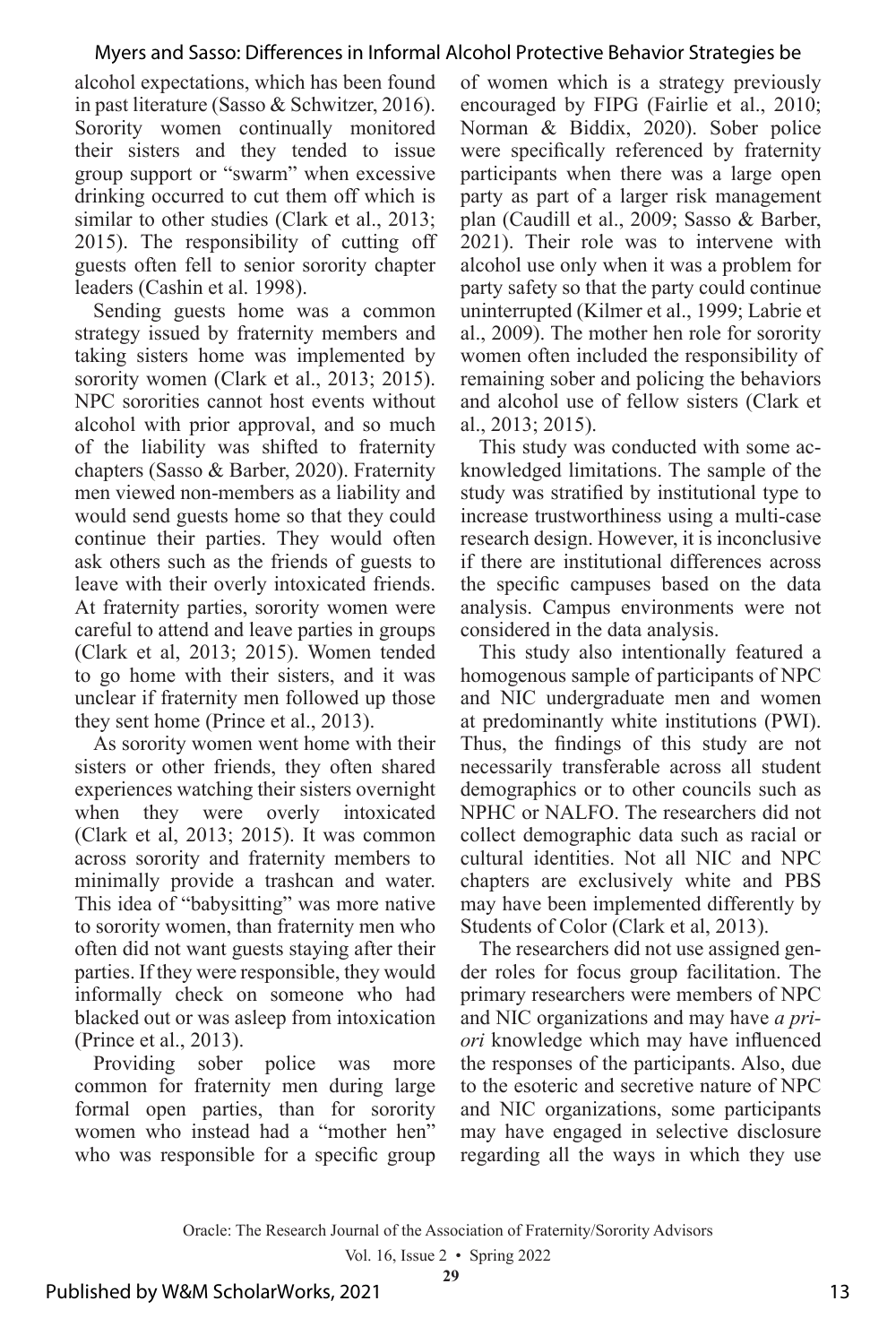PBS. Future research should consider the limitations of this study and its important implications for practice.

#### **Implications for Practice**

While this study highlighted several styles of PBS implemented by sorority and fraternity members, fraternity/sorority professionals can glean several implications to integrate into their approaches towards addressing problematic alcohol misuse. These approaches are grounded in the findings of this qualitative study and should be used with some intention, given the aforementioned limitations of this study.

Fraternity members embraced the most informal PBS when focused on their guests, rather than their own brothers. They primarily relied on a sober brother system to facilitate their PBS. There was only structure or organization at large-scale open parties (Corprew & Mitchell, 2014). The most common PBS was sending guests home or cutting them off. However, these PBS were not as strictly followed at more informal parties or gatherings. Professionals should be mindful that sending guests home without proper direction may incur additional liability, particularly where there are dram shop laws in which chapters hold increased responsibility for their party guests (Menning, 2009; Sasso & Barber, 2020).

Fraternity members expressed some apprehension in cutting off their brothers from excessive alcohol use, whereas sorority women expressed little hesitation. However, it was unclear if sorority and fraternity members understood the warning signs of intoxication. Fraternity/sorority members struggle with differentiating serving size (White et al., 2003) and only recognize or identify extreme intoxication or "black out" symptoms (Soule et al., 2015) . Thus, mandatory alcohol intervention programming using the harm-reduction approach should help fraternity and sorority members better identify early warning signs

of intoxication, rather than only extreme severity (LaBrie et al., 2009).

Fraternity/sorority professionals should continue to address the delineation between informal and formal events as they all have significant binge drinking. Informal events were more dangerous because of the lack of more organized PBS implemented by all members. The majority of these PBS employed by fraternity and sorority members suggested these are approaches to avoid getting into trouble or getting caught to not disrupt parties (LaBrie et al., 2009). Thus, professionals should encourage the development of harm-reduction approaches which teach students how to safely drink. Fraternity/sorority professionals should advocate for harm-reduction PBS such as "pace and space" or self-monitoring which have individual efficacy (Wall et al., 2012).

Fraternity and sorority members did have a loosely coupled culture of a dependence on sober monitors or older members looking out for their welfare. Fraternity/sorority professionals should better support this existing system with training and medical amnesty policies (Sasso & Schwitzer, 2016; Zakletskaia et al., 2010). These may encourage a culture of openness and are potentially lifesaving approaches (Zakletskaia et al., 2010). The researchers recognize that while this is a foundational study of chapter members' use of PBS, it does offer some promising insight. However, PBS should be used with progressive approaches, rather than those that are restrictive (Prince et al., 2013; Soule et al., 2015).

Banning parties or common source containers such as kegs or placing additional liability on chapters may result in increased alcohol risks, not less (Sasso & Barber, 2021). More restrictive alcohol rules often result in more risky drinking by encouraging pre-gaming which is binge drinking prior to attending an event (Crosse et al, 2006; Kilmer et al., 1999). Members are willing to take steps to reduce alcohol risks when they are clearly tasked with the responsibility of party attendee safety. While fraternity/

Oracle: The Research Journal of the Association of Fraternity/Sorority Advisors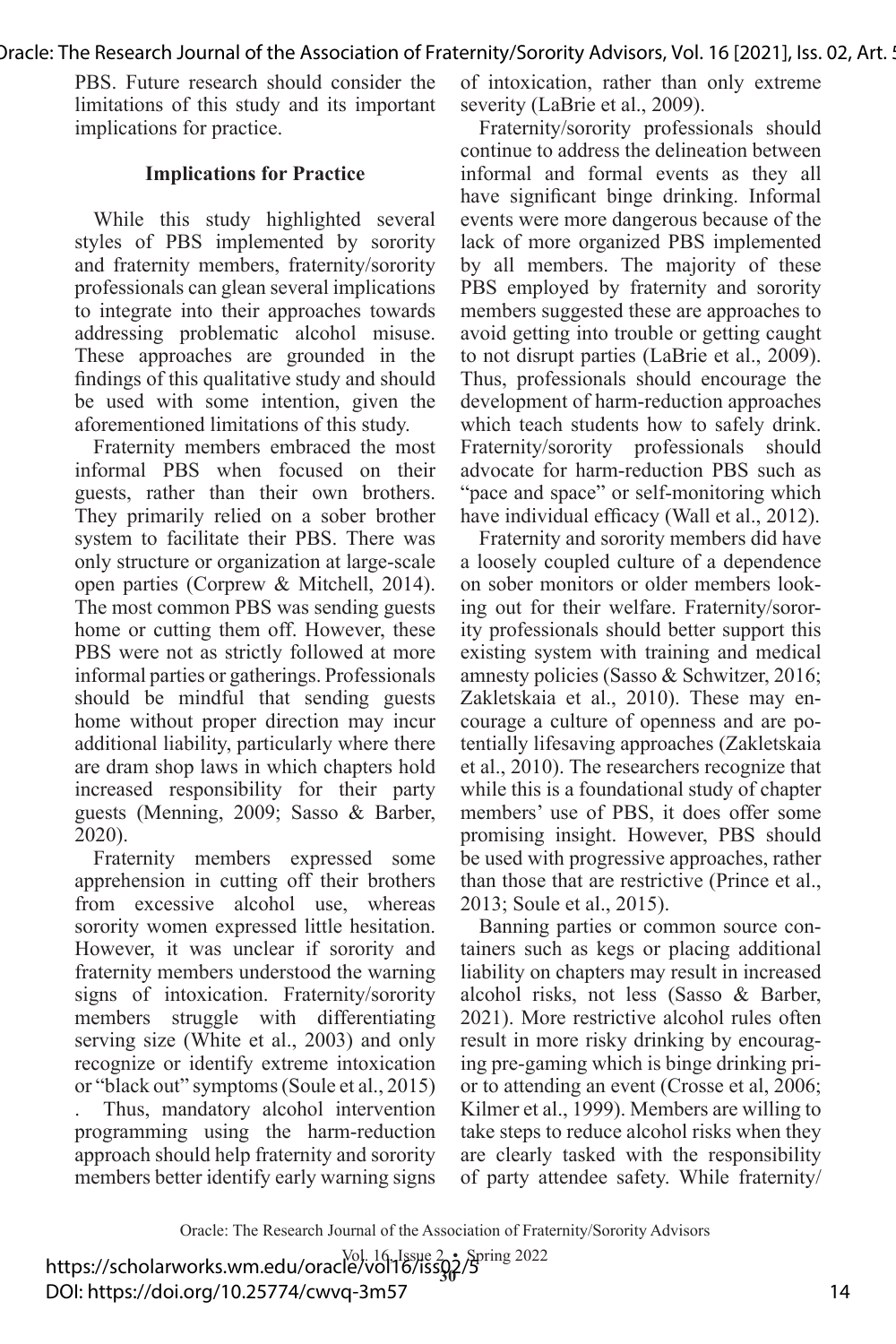sorority members students are found to participate in drinking more frequently, they may also have differing forms of protective behaviors due to their distinctive community. Consequently, differences in drinking behaviors among affiliated students and unaffiliated students can be used to identify safe drinking strategies and provide a student-oriented perspective on the risks of unregulated alcohol usage (Clark et al., 2013; 2015).

#### **Conclusion**

This study highlights how sorority and fraternity members construct their own proactive PBS as an attempt to facilitate their own safety and for peer chapter members. Fraternity members attempted to control larger parties by making others leave and restricting access and sorority women negotiated party environments with peer-based approaches because they could not host events with alcohol. Despite having a novice understanding of the tertiary and health impacts of alcohol, sorority and fraternity members believed their strategies kept their guests and their members safe to enable the "good times" of college they desired and sought to construct. This gender gap is a continuing historical narrative and reflects the ways in which fraternity and sorority members have differently approached alcohol (Hughey, 2020). This study presents an opportunity for future scholars to examine the differences in gender in their use of protective behavior strategies. Future research should consider the limitations of this study and include a more diverse population across other councils (NPHC, NALFO, NAPA, NMGC).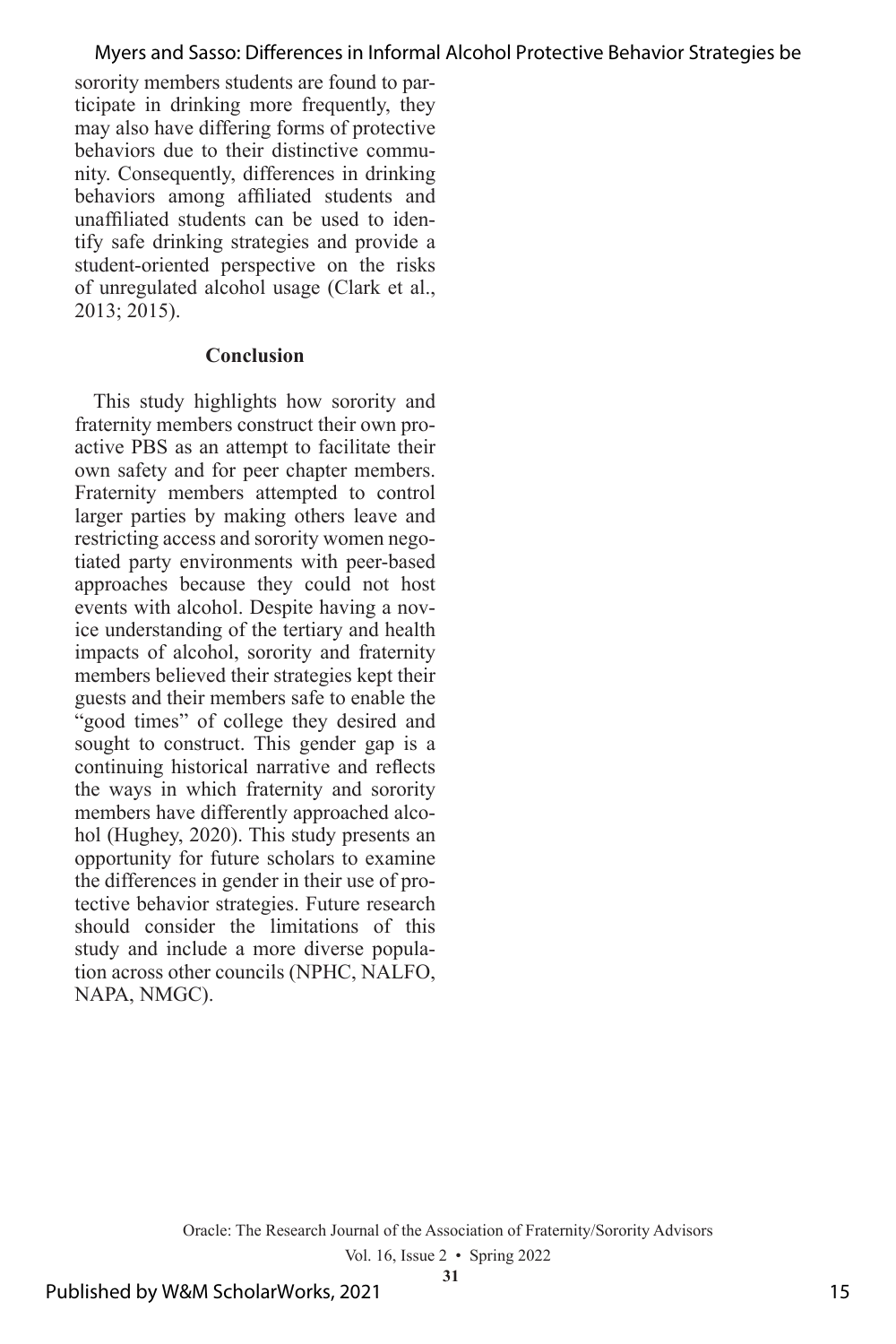- Allan, E. J., Kerschner, D., & Payne, J. M. (2019). College student hazing experiences, attitudes, and perceptions: Implications for prevention. *Journal of Student Affairs Research and Practice*, *1*, 32-58. https://doi.org/10.1080/19496591.2018.1490303.
- Armstrong, E. A., Hamilton, L. T., Armstrong, E. M., & Seeley, J. L. (2014). "Good girls": Gender, social class, and slut discourse on campus. *Social Psychology Quarterly*, *77*(2), 100–122.
- Arthur, L. B. (1999). Dress and the social construction of gender in two sororities. *Clothing and Textiles Research Journal*, *17*(2), 84–93.
- Barry, A. Madson, M., Moorer, K., & Christman, K. (2016) Predicting use of protective behavioral strategies: Does fraternity/sorority affiliation matter? *Journal of Student Affairs Research and Practice*, *53*(3), 294-304, DOI: 10.1080/19496591.2016.1165107
- Berbary, L. A. (2012). "Don't be a whore, that's not ladylike": Discursive discipline and sorority women's gendered subjectivity. *Qualitative Inquiry*, *18*(7), 606–625.
- Borsari, B. E., & Carey, K. B. (1999). Understanding fraternity drinking: Five recurring themes in the literature, 1980–1998. *Journal of American College Health, 48*(1),  $30 - 37$ .
- Borsari, B., Hustad, J. T., & Capone, C. (2009). Alcohol use in the greek system, 1999-2009: A decade of progress. *Current Drug Abuse Reviews*, *2*(3),216-255. doi: 10.2174/1874473710902030216.
- Boyd, E. (1999). Sister act: Sorority rush as feminine performance. *Southern Cultures*, *5*(3), 54–73.
- Bradbury-Jones C, Sambrook S, Irvine F. (2009)/ The phenomenological focus group: an oxymoron? *Journal of Advanced Nursing*, *65*(3), 663-71.
- Capone, C., Wood, M. D., Borsari, B., & Laird, R. D. (2007). Fraternity and sorority involvement, social influences, and alcohol use among college students: A prospective examination. P*sychology of Addictive Behaviors*, *21*(3), 316–327.
- Caudill, B., Luckey, B., Crosse, S., Blane, H., Ginexi, E., & Campbell, B. (2007). Alcohol risk reduction skills training in a national fraternity: A randomized intervention trail with longitudinal intent-to-treat analysis. *Journal of Studies on Alcohol and Drugs, 68*(3), 399- 409.
- Cashin, J. R., Presley, C. A., & Meilman, P. W. (1998). Alcohol use in the Greek system: Follow the leader? *Journal of Studies on Alcohol. 59*, 63-70*.*
- Clark, N., Kim, S., Ray, A., White, H., Jiao, Y., & Mun, E. (2015). The association between protective behavioral strategies and alcohol-related problems: An examination of race and gender differences among college drinkers. *Journal of Ethnicity in Substance Abuse, 15*(1), 25-45.
- Clark, N., Kim, S., White, H., Jiao, Y., & Mun, E. (2013). Associations between alcohol use and alcohol-related negative consequences among Black and White college men and women. *Journal of Studies on Alcohol and Drugs, 74*(4), 521-531.
- Corprew III, C. S., & Mitchell, A. D. (2014). Keeping it frat: Exploring the interaction among fraternity membership, disinhibition, and hypermasculinity on sexually aggressive attitudes in college-aged males. *Journal of College Student Development, 55*(6), 548–562. doi:10.1353/csd.2014.0062
- Crosse, S. B. Ginexi, E. M. & Caudill, B. D. (2006). Examining the effects of a national alcohol-free fraternity housing policy. *The Journal of Primary Prevention, 27*( 5), 477- 495.

Oracle: The Research Journal of the Association of Fraternity/Sorority Advisors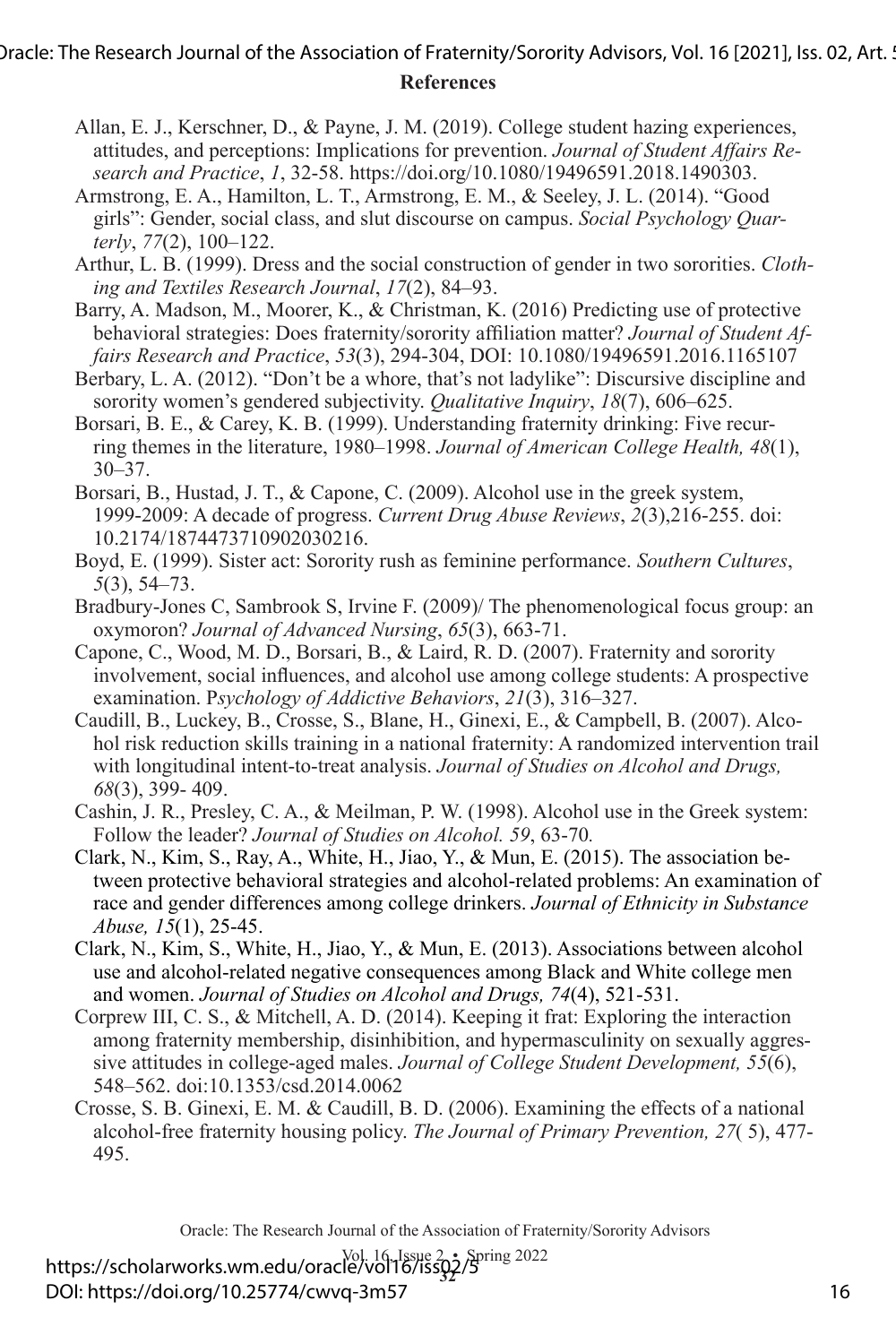- Danielson, C., Taylor, S., & Hartford, M. (2001). Examining the complex relationship between Greek life and alcohol: A literature review. *NASPA Journal*, *38*(3), 451-465.
- DeSantis, A. D. (2007). *Inside Greek U: Fraternities, sororities, and the pursuit of pleasure, power, and prestige*. University Press of Kentucky.
- DeSantis, A. D., Noar, S. M., Webb, E. M. (2009). Nonmedical ADHD stimulant use in fraternities. J*ournal of Studies on Alcohol and Drugs*, *70*, 952–954.
- Esposito, J., & Evans-Winters, V. (2021). *Introduction to intersectional qualitative research*. Sage Publications, Inc.
- Fabian, L. E., Toomey, T. I, Lenk, K. M., & Erickson, D. J. (2008). Where do underage college students get alcohol? *Journal of Drug Education, 38*(1), 15-26.
- Fairlie, A. M., DeJong, W., Stevenson, J. F., Lavigne, A. M., & Wood, M. D. (2010). Fraternity and sorority leaders and members: A comparison of alcohol use, attitudes, and policy awareness. *The American Journal of Drug and Alcohol Abuse, 36*, 187-193.
- Gibson, S., Matto, H., & Keu, A.  $(2017)$ . Should they stay or should they go: Greek housing on campus as substance use prevention? *Journal of Social Work Practice in the Addictions, 17*, 307–325.
- Giorgi, A. (2009). *The descriptive phenomenological method in psychology: A modified Husserlian approach*. Duquesne University Press.
- Gonzales, G. (1986). Trends in alcohol knowledge and drinking patterns among college students: 1981-1985. *Journal of College Student Personnel*, *27*, 496-499.
- Hamm, K. J. (2012). Impact of Alcohol Skills Training Program on college fraternity members' drinking behaviors. Electronic Theses and Dissertations, 397. Retrieved from https:// digitalcommons.georgiasouthern.edu/cgi/viewcontent. cgi?article=1397&context=etd
- Harris III, F., & Harper, S. R. (2014). Beyond bad behaving brothers: Productive performances of masculinities among college fraternity men. *International Journal of Qualitative Studies in Education, 27*(6), 703–723. doi:10.1080/09518398.2014.901577
- Harrison, J., Berry, S., Mor, V., & Gifford. D. (2021). "Somebody like me:" Understanding COVID-19 vaccine hesitancy among staff in skilled nursing facilities. *Journal of the American Medical Directors Association*, *22*(6), 1133-1137.
- Hughey, A. W. (2020). Substance abuse among fraternity and sorority members: Causes, consequences, and countermeasures. In P.A. Sasso, P. A. J. P. Biddix, J. P., & M. L. Lee (Eds.) (pp. 35-52). Supporting fraternities and sorority in the contemporary era (Eds). Myers Educational Press.
- Johnston, L. D., O'Malley, P. M., Bachman, J. G. (1986). *Drug use among high school students, college students, and other young adults: National trends through 1985*. National Institute on Drug Abuse.
- Jones, S. R., Torres, V., & Arminio, J. (2014). *Negotiating the complexities of qualitative research in higher education: Fundamental elements and issues* (2<sup>nd</sup> ed.). Routledge.
- Kilmer R. J., Larimer, M. E., Parks, G. A., Dimeff, L. A., & Marlatt, G. A. (1999). Liability or risk management? Evaluation of a Greek system alcohol policy. *Psychology of Addictive Behaviors, 4*, 269-278.
- LaBrie, J., Kenney, S. R., Lac, A., Garcia, J. A., & Ferraiolo, P. (2009, January/February). Mental and social health impacts the use of protective behavioral strategies in reducing risky drinking and alcohol consequences. *Journal of College Student Development, 50*(1), 35–49.
- Larimer, M. E., Turner, A. P., Anderson, B. K., Fader, J. S., Kilmer, J. R., Palmer, R. S., et al. (2001). Evaluating a brief alcohol intervention with fraternities. *Journal of Studies on Alcohol*, *62*, 370-380.

Oracle: The Research Journal of the Association of Fraternity/Sorority Advisors

Vol. 16, Issue 2 • Spring 2022 **33**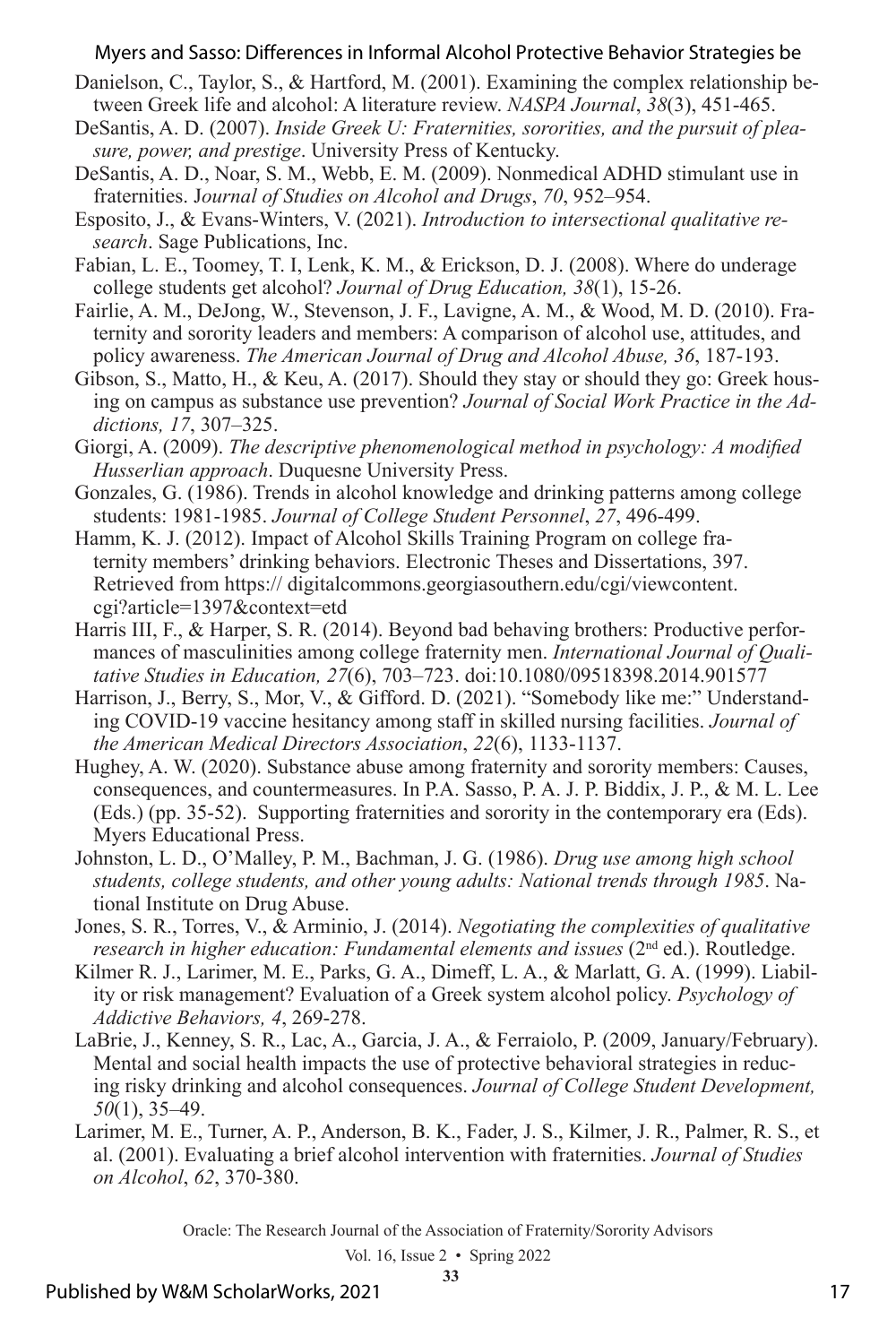- Menning, C. L. (2009). Unsafe at any house?: Attendees' perceptions of microlevel environmental traits and personal safety at fraternity and nonfraternity parties. *Journal of Interpersonal Violence, 24*(10), 1714–1734.
- McCready, A. M. (2019). Relationships between collective fraternity chapter masculine norm climates and the alcohol consumption of fraternity men. *Psychology of Men & Masculinities 20*(4), 478–490.
- McCready, A., & Radimer, S. (2020). Gender performativity in college social fraternities and sororities. In P.A. Sasso, P. A. J. P. Biddix, J. P., & M. L. Lee (Eds.) (pp. 151-60). *Supporting fraternities and sororities in the contemporary era* (Eds). Myers Educational Press.
- Norman, E. M., & Biddix, J. P. (2020). (Re)establishing a fraternity community. In P. A. Sasso, J. P. Biddix, & M. L. Miranda (Eds.). *Supporting fraternities and sorority in the contemporary era* (pp. 85-98). Myers Education Press.
- Patton, M. Q. (2015). *Qualitative research and evaluation methods* (4th ed). Sage Publications.
- Pearson, M., D'Lima, G., & Kelley, M. (2013). Daily use of protective strategies and alcohol-related outcomes among college students. *Psychology of Addictive Behaviors, 27*, 826–831.
- Pearson, M. R., Kite, B. A., & Henson, J. M. (2013). Predictive effects of good self control and poor regulation on alcohol-related outcomes: Do protective behavioral strategies mediate? *Psychology of Addictive Behaviors, 27*(1), 81–89.
- Prince, M. A., Carey, K. B., & Maisto, S. A. (2013, July). Protective behavioral strategies for reducing alcohol involvement: A review of the methodological issues. *Addictive Behaviors, 38*(7), 2343–2351.
- Ragsdale, K., Porter, J. R., Mathews, R., White, A., Gore-Felton, C., & McGarvey, E. L. (2012). "Liquor before beer, you're in the clear": Binge drinking and other risk behaviors among fraternity/sorority members and their non-Greek peers. *Journal of Substance Use, 17*, 323–339.
- Rowen, S. B. (2013). Nobler womanhood: An exploration of sororities and scripted femininity. *Emerging Theatre Research*, *1*(1), 21–53.
- Saldana, J. (2021). *The coding manual for qualitative researchers* (4th ed.). Sage Publishing.
- Sanday, P. R. (1990/2007). *Fraternity gang rape: Sex, brotherhood, and privilege on campus* (2nd ed.). New York University Press.
- Sasso, P. A. (2015). White boy wasted: Compensatory masculinities in fraternity alcohol use. *The Oracle: The Research Journal of the Association of Fraternity/Sorority Advisors, 10*(1), 14–30.
- Sasso, P. A., & Barber, J. (2021). Substance free housing on fraternity/sorority campuses [White Paper]. *Association of Fraternity/Sorority Advisors*.
- Sasso, P. A., Nassser, M., Badruddin, B., & Becque, F. (2020). Fraternities and sororities as a student movement. In P. A. Sasso, P. Biddix, & M. Miranda (Eds.) *Foundations, Research, & Assessment of Fraternities and Sororities: Retrospective and Considerations* (pp. 3-24)*.* Myers Educational Press.
- Sasso, P. A., & Schwitzer A. M. (2016). Social desirability and expectations of alcohol in fraternity members. O*racle: The Research Journal of the Association of Fraternity/ Sorority Advisors, 10*(2), 17-35.
- Seabrook, R. C., Ward, L. M., & Giaccardi, S. (2018). Why is fraternity membership associated with sexual assault? Exploring the roles of conforming to masculine norms, pressure to uphold masculinity, and objectification of women. *Psychology of Men & Masculinity, 19*(1), 3–13.

Oracle: The Research Journal of the Association of Fraternity/Sorority Advisors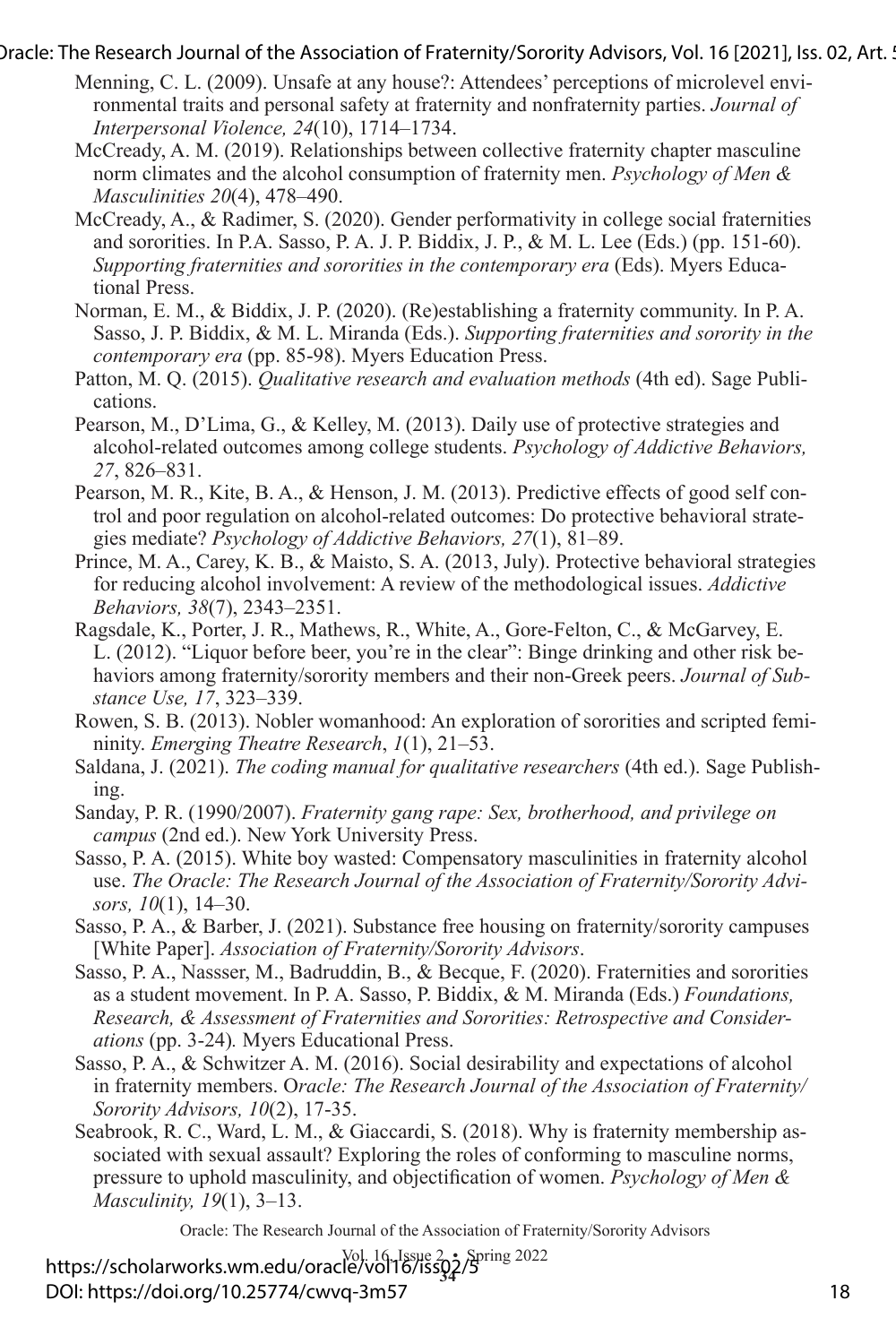Sokolowski, R (2000). *Introduction to phenomenology*. Cambridge University Press.

- Soule, E. K., Barnett, T. E., & Moorhouse, M. D. (2015). Protective behavioral strategies and negative alcohol-related consequences among US college fraternity and sorority members. *Journal of Substance Use, 20,* 16–21.
- Sweeney, B. (2014). Party animals or responsible men: Social class, race, and masculinity on campus. *International Journal of Qualitative Studies in Education, 27*(6), 804–821. doi:10.1080/09518398.2014.901578
- Toomey, T. L., & Wagenaar, A. C. (2002). Environmental policies to reduce college drinking: Options and research findings. *Journal of Studies on Alcohol*, *14*, 193-205.
- Wall, A., & Hazen, L. (2008). Developing, implementing, and evaluating innovative sorority substance abuse prevention in the evidence-based era, *Oracle: The Research Journal of the Association of Fraternity/Sorority Advisors*, *3*(1), 13-26.
- Wall, A., Reis, J., & Bureau, D. (2012). Fraternity and sorority new members' self-regulation of alcohol use. *Oracle: The Research Journal of the Association of Fraternity Advisors, 2*(2), 108-116.
- Weschler, H., & McFadden, M. (1979). Drinking among college students in New England: Extent, social correlates and consequences of alcohol use. *Journal of Studies on Alcohol*, *49*, 969- 996.
- Wechsler, H., Lee, J. E., Kuo, M., Seibring, M., Nelson, T. F., Lee, H. (2001). Trends in college binge drinking during a period of increased prevention efforts. Findings from 4 harvard school of public health college alcohol study surveys: 1993-2001. *Journal of American College Health*, *50*(5), 203-217.
- Wechsler, H., Kuh, G., & Davenport, A. E. (1996). Fraternities, sororities, and binge drinking: Results from a national study of American colleges. *NASPA Journal*, *33*(4), 260–279.
- White, A. M., Kraus C. L., McCracken L. A., & Swartzwelder, H. A. (2003). Do college students drink more than they think? Use of a free-pour paradigm to determine how college students define standard drinks. *Clinical & Experimental Research, 11,* 1750- 1756.
- Zakletskaia, L., Wilson, E., & Fleming, M. F. (2010). Alcohol use in students seeking primary care treatment at university health services. *Journal of American College Health*, *59*(3), 217-223.